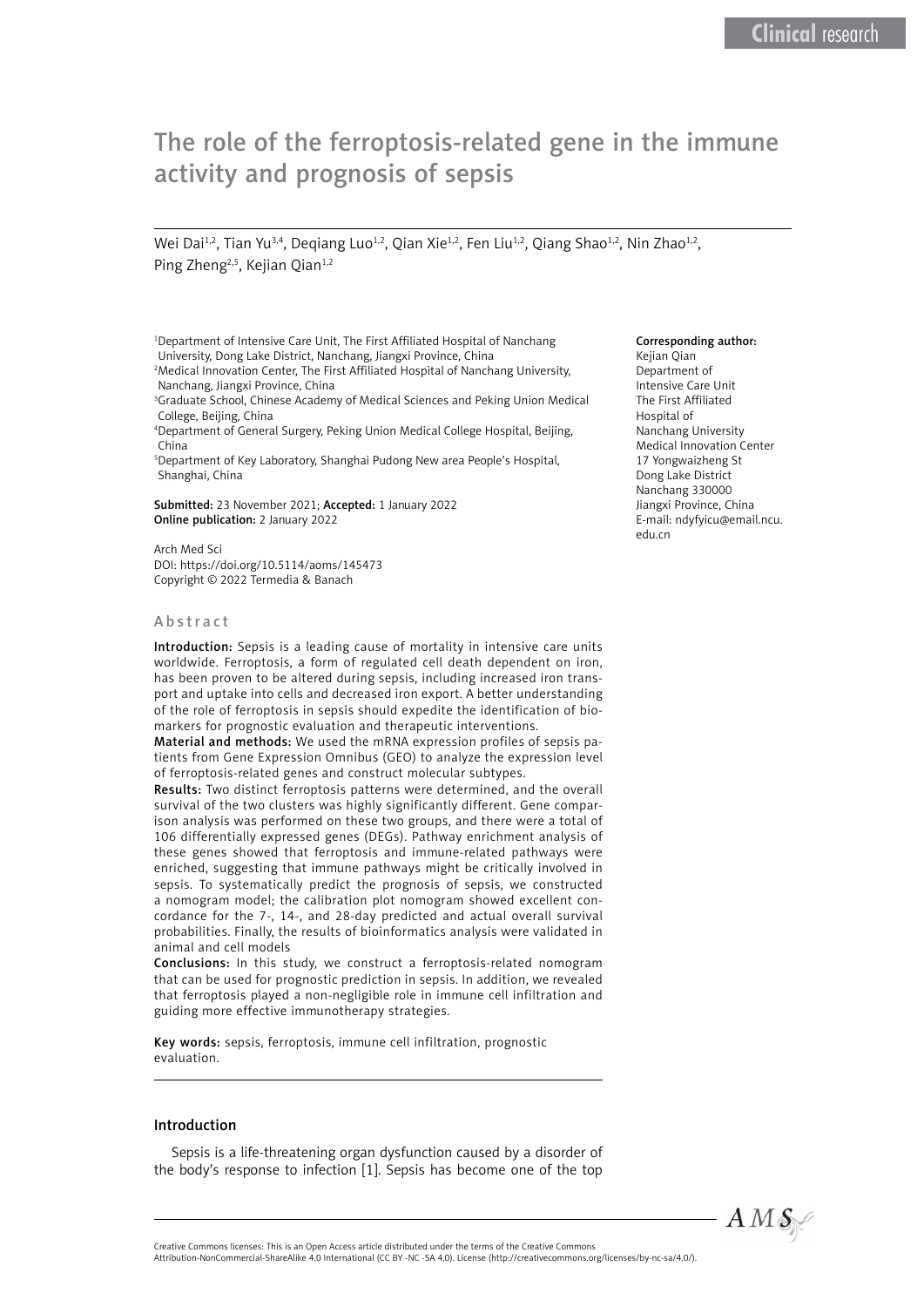10 causes of death worldwide, and is a common cause of complications and death among patients in intensive care units (ICU) [2]. For many years, sepsis was thought to result from a highly inflammatory immune response in the host to infection [3]. Cytokines produced by severe inflammatory responses activate neutrophils and cause excessive production of reactive oxygen species (ROS), which can lead to tissue and organ damage and further development of organ dysfunction and failure [4]. However, the mechanism and biological role of sepsis induction are still not clear. Therefore, it is necessary to explore the role of immunity in sepsis from the perspective of molecular genetics [5].

In recent years, more and more attention has been paid to the role of abnormal metabolism of trace elements in sepsis [6–8]. Iron is an important trace element that is needed for many basic processes, including DNA synthesis, energy production and immune function [9]. Ferroptosis is a novel iron-dependent mode of cell death discovered in recent years; its main characteristics are iron metabolism changes and lipid peroxidation [10]. Ferroptosis is a death pathway different from necrosis, apoptosis and other typical characteristics of cell death [11]. The ultrastructure of ferroptosis showed that mitochondria became smaller, mitochondria cristae disappeared, membrane density increased, outer membrane rupture occurred and cell size decreased [11]. The main mechanism involved iron divalent induced intracellular lipid peroxidation and decreased expression of glutathione peroxidase (GPX) and glutathione peroxidase 4 (GPX4) [9]. Recent studies have shown that ferroptosis in sepsis can be alleviated by improving oxidative stress [12–14]. In this study, we explored the molecular mechanism of ferroptosis during sepsis, in order to provide ideas for prevention and treatment of sepsis.

The pathological mechanism of sepsis is complex, and many cell death modes are involved [11, 15, 16]. With the development of research on the mechanism of ferroptosis over the last decade, ferroptosis has been proved to play a role in the pathogenesis of diseases caused by microbial infection [12, 17, 18]. A large number of studies have shown that ferroptosis plays an important role in inflammation. In addition, immune mechanisms can also regulate the sensitivity of cells to ferroptosis [12].



Figure 1. Flow chart of the overall analysis of the biological characteristics of sepsis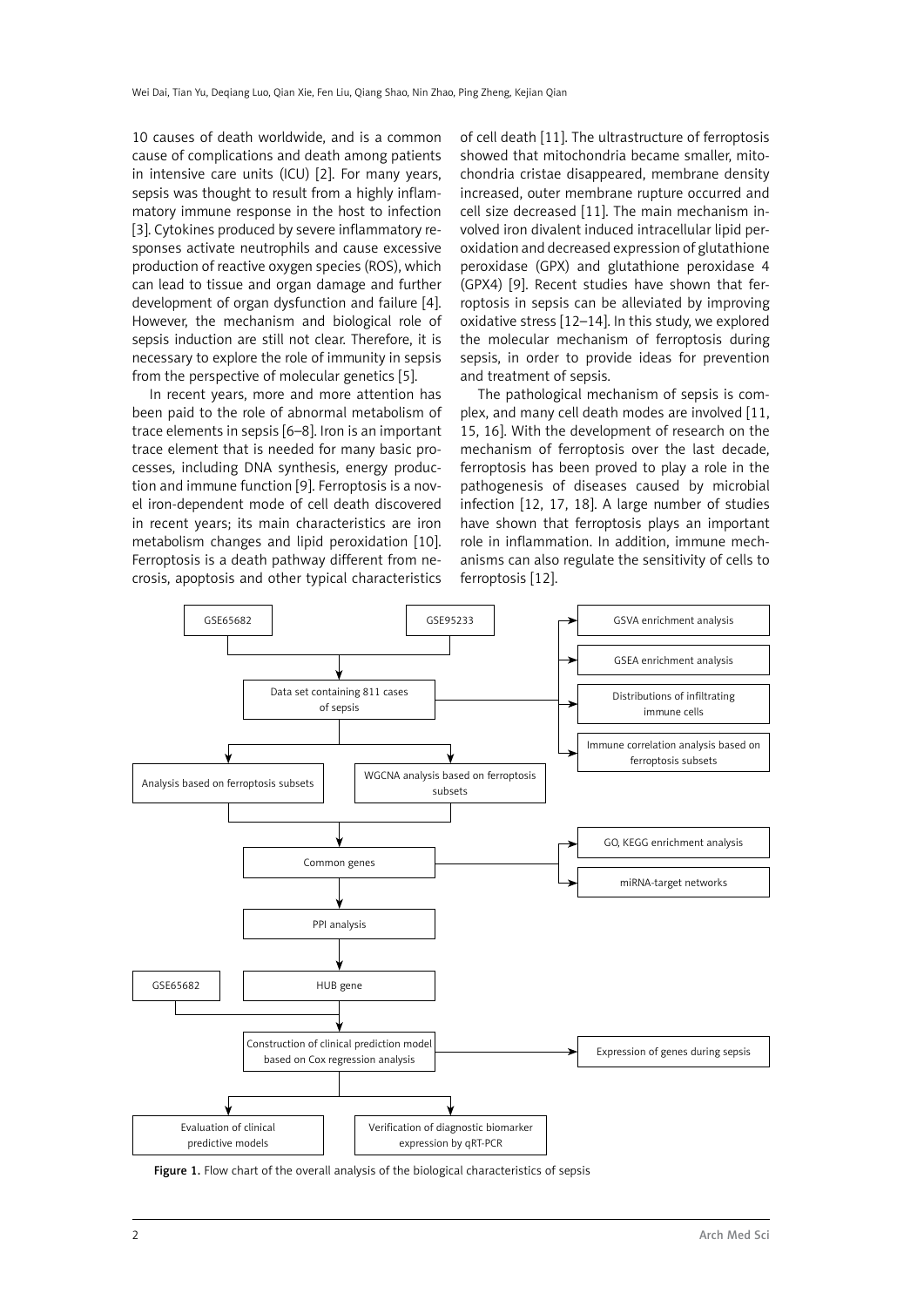Many studies have investigated the underlying mechanisms of the occurrence and development of various diseases from the perspective of ferroptosis, aiming to construct prognostic models based on bioinformatics analysis of ferroptosis [9, 10, 16, 18]. With the development of high-throughput sequencing technology, many studies have successfully constructed prognostic models based on ferroptosis-related genes [19–21]. It shows potential clinical significance for prognostic prediction and development of molecular targeted drugs [22]. However, sepsis, the most common disease in the ICU, has no such prognostic model. Here, in this study, we develop a prognostic model based on ferroptosis-related genes and explore its prognostic effect on sepsis patients, and we also explore its association with immune infiltration.

#### Material and methods

#### Sepsis datasets source and preprocessing

The flow chart of the overall study is shown in Figure 1. We searched GEO (https://www.ncbi. nlm.nih.gov/geo/) for experiments studying sepsis in human whole blood samples and found 2 datasets (GEO accession numbers: GSE65682, GSE95233) [23, 24]. We downloaded the data using the GEOquery package of R software (version 4.1.0, <http://r-project.org/>) [25]. GSE65682 was based on the GPL13667[HG-U219] Affymetrix Human Genome U219 Array platform, and the dataset contained 802 blood samples, including 760 sepsis cases and 42 healthy controls. GSE95233 was based on the GPL570[HG-U133\_plus\_2] Affymetrix Human Genome U133 Plus 2.0 Array platform, and the data set included 51 sepsis patients and 22 control patients, a total of 73 patients. Blood samples from sepsis patients on the first day of ICU admission were included in the study. The expression profile data of sepsis samples from the above two data sets were combined into one data set, and data cleaning operations such as batch removal, standardized processing and annotation probe were carried out. The clinical information of dataset GSE65682 was extracted for clinical analysis. The next step was to obtain genes related to ferroptosis. Firstly, 304 genes related to ferroptosis were searched in the genecards database ([https://www.genecards.org/\)](https://www.genecards.org/) using ferroptosis as the keyword. Then a total of 288 ferroptosis genes related to Driver, Suppressor and Marker were obtained from the FerrDb database ([http://www.zhounan.org/ferrdb/\)](http://www.zhounan.org/ferrdb/). Finally, a total of 470 ferroptosis genes were obtained after the combination of the two datasets and the removal of duplicate genes.

## Consensus clustering for ferroptosis related genes

Consensus clustering analysis was applied to identify distinct ferroptosis patterns based on the expression of ferroptosis related genes. We used the ConsensusClusterPlus package to perform the above steps; cluster1 and cluster2 are classified according to the results [26]. The correctness of the classification was verified by principal component analysis (PCA) of the mRNA expression profile based on sepsis. Survival analysis was performed using the clinical data of GSE65682 to analyze whether the classification of ferroptosis subtypes was clinically significant. The "limma" R package was used to analyze the differentially expressed genes (DEGs) between the two clusters with a false discovery rate (FDR)  $< 0.05$  and logarithmic fold change (LFC) > 0.3 [27]. The ggplot2 R package was used to draw the volcano map and heat map of differential genes to show the expression of DEGs [28].

#### Evaluation of immune cell infiltration

We used CIBERSORT, an analytical algorithm that deconvolutes bulk samples with a minimal representation for each immune cell type using support vector regression based on a set of reference gene expression values [29]. CIBERSORT analyzes RNA expression data to evaluate the abundance of different immune cell subtypes in each sample, to examine immune cell types of sepsis and to estimate the proportion of infiltrating immune cells. Only samples with a CIBERSORT output of *p* < 0.05 were considered worthy of further analysis. The ggplot2 R package was used to visualize the expression differences of 22 immune cells between cluster1 and cluster2. The Corrplot R package was used to draw correlation heat maps to visualize the correlation of 22 immune cells' infiltration.

## Gene set variation analysis (GSVA) and gene set enrichment analysis (GSEA)

To investigate the differences in biological processes between cluster1 and cluster2, we performed GSVA enrichment analysis using "GSVA" R packages [30]. GSVA, in a non-parametric and unsupervised method, is commonly employed for estimating the variation in pathway and biological process activity in the samples of an expression dataset. The gene sets of "c2.all.v7.4.symbols. gmt" were downloaded for running GSVA analysis. The rank-based approach GSEA was applied to evaluate the enrichment of ferroptosis genes. An adjusted *p*-value less than 0.05 was considered as statistically significant.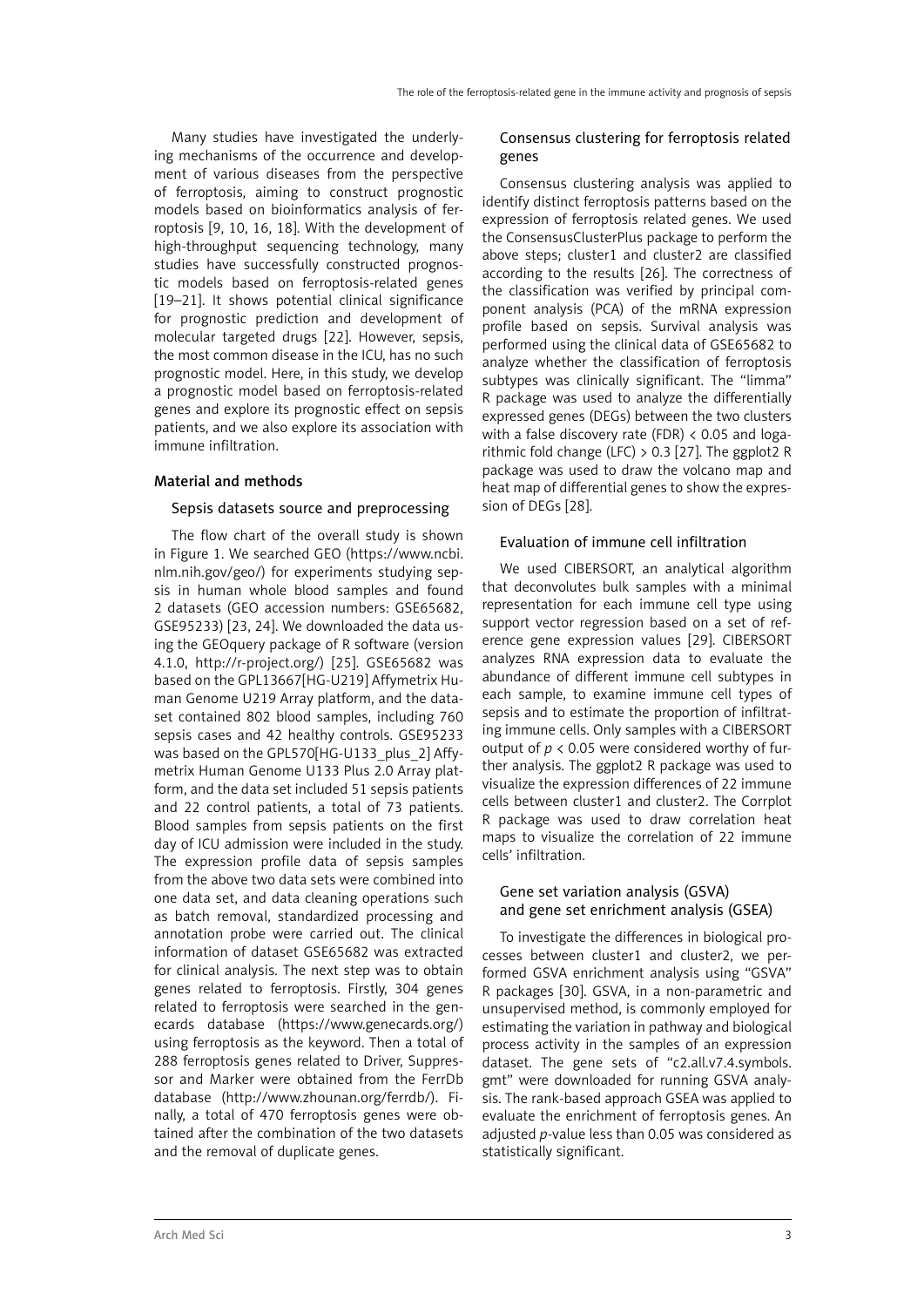## Weighted gene co-expression network analysis (WGCNA) based on ferroptosis cluster

The WGCNA R package was applied to process data [31]. Firstly, the soft threshold value of network construction is selected, and the adjacency matrix is the continuous value between 0 and 1, so that the constructed network accords with the power-law distribution and is closer to the real biological network state. Secondly, a scale-free network was constructed by using the function of block modules, and then the co-expression modules were identified by block partitioning analysis, so that genes with similar expression patterns were grouped. These modules are defined by using a dynamic tree cutting algorithm to cut the component branches of the cluster tree and assign different colors for visualization. All modules are summarized by modular characteristic genes (ME), the most important major component of each module, which are calculated as synthetic genes representing the expression profile of all genes in a given module.

#### Functional enrichment analysis

We used the "clusterProfiler" R package to perform Gene Ontology (GO) and Kyoto Encyclopedia of Genes and Genomes (KEGG) analyses of DEGs between cluster1 and cluster2 (FDR  $\langle$  0.05) [32]. GO analysis is a common method for conducting large-scale functional enrichment studies, including biological processes (BP), molecular functions (MF), and cellular components (CC).

#### Protein-protein interaction (PPI) network construction

In this study, we used the STRING database (http://string-db.org, version 11.09) to predict protein-protein interaction (PPI) and selected genes with a database score greater than 0.4 to construct PPI networks. Cytoscape software (v3.7.2) was used to perform network visualization, and the cytoHubba plug-in was used to screen the top 20 hub genes according to the score.

#### Constructing regulatory network

The associations between hub genes and miR-NAs were analyzed in this study after identifying the potential mRNAs and miRNAs through miRTar-Base databases ([http://mirtarbase.mbc.nctu.edu.](http://mirtarbase.mbc.nctu.edu.tw) [tw](http://mirtarbase.mbc.nctu.edu.tw)). An integrating network of regulatory connections of mRNAs and miRNAs was constructed with the R package multiMiR [32]. Cytoscape software (v3.7.2) was used to perform network visualization.

#### Construction of a predictive nomogram

We used Cox regression to detect the prognosis-associated ferroptosis-related gene signature. The Survival package and SurvMiner package were used to perform univariate Cox regression analysis on GSE65682. The risk factors were included in the multivariate Cox regression analysis and the regression model was established. A nomogram was established based on the multivariate Cox model to predict the 28-day survival of sepsis patients. Finally, the correction curve was used to evaluate the accuracy and resolution of the nomogram.

## Construction of animal and cell models

The healthy 8-week-old male rats used in this study were purchased from the Animal Laboratory of Nanchang University. The rat were reared in sterile cages with humidity of 45–55% and a light/dark cycle of 12 h. The rats were adaptively reared for 1 week before animal experiments. All animal experiments were conducted in accordance with the Guidelines for The Use of Experimental Animal Care approved by the Ethics Committee of Nanchang University (Approval No.: 81960346). Next, the rat sepsis model was established by cecal ligation and puncture (CLP) and venous blood samples were obtained. The rats were anesthetized with sodium pentobarbital (50 mg/kg, intraperitoneal injection), and the cecum was exposed by cutting 1.5–2 cm along the midline of the abdomen. After stripping the mesentery, except for the sham group, half of the cecum was ligated with line 4. Except for the rat in the sham operation group, the cecum was punctured at 1 cm from the distal end of the ligation with a no. 21 sterile needle and the wound was sutured. For fluid resuscitation, each rat received 1 ml of preheated saline (37°C). Analgesic treatment: Rats were injected with buprenorphine (0.05 mg/kg, subcutaneously) every 6 h for 2 consecutive days.

The NR8383 cell line (rat lung macrophage) and RLE-6TN cell line (rat lung epithelial type II cells) were inoculated in 6-well plates with 2 ml of medium per well at a density of 106. When the cells grew to 50%, the cells were stimulated with 1 μg/ ml LPS, and collected 2 h and 9 h later, respectively, to establish the sepsis cell model.

## qRT-PCR verification

Total RNA was extracted with TRIzol reagent (Takara, Dalian, China). Prime-script RTase (Takara) was used for reverse transcription. With the help of premixed ex-Taq (Takara), gene expression levels were determined by qPCR and normalized to GAPDH expression levels. Expression levels were calculated using the  $2^{-\Delta CT}$  method.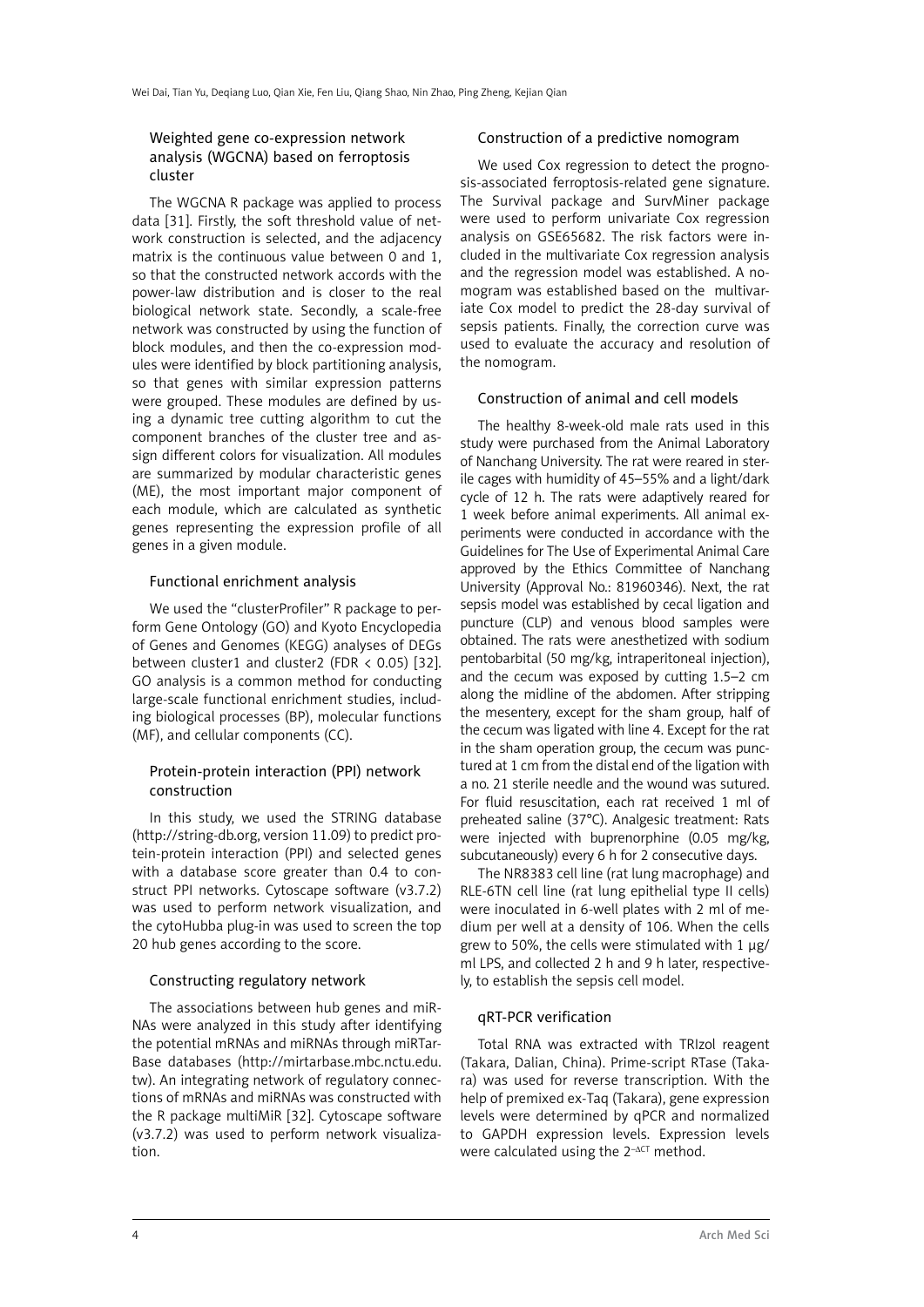#### Drug sensitivity analysis

According to the expression profile of the GDSC (www.cancerrxgene.org) cell line and TCGA gene, the pRRophetic algorithm was used to construct a ridge regression model to predict drug  $IC_{50}$ , and drugs with significant differences between groups were screened out [33]. The top 20 drugs were selected for visualization.

#### Statistical analysis

All of the analyses were performed using R with a two-sided significance threshold of *p* < 0.05. For the comparison of the two groups of continuous variables, the statistical significance of the normally distributed variables was estimated using the independent Student *t* test, and the differenc-

es between the non-normally distributed variables were analyzed using the Mann-Whitney *U* test (i.e. Wilcoxon rank-sum test). The  $\chi^2$  test or Fisher's exact test was used to compare and analyze the statistical significance between the two groups of categorical variables.

#### Results

## Subtype construction of sepsis based on ferroptosis

Firstly, ConsensusClusterPlus software was used to construct subtypes based on ferroptosis gene expression profiles to explore the biological differences among different ferroptosis subtypes of sepsis. The classification is reliable and stable when  $k = 2$  (Figures 2 A–C). So we divided the



Figure 2. Characteristics of sepsis subtypes.  $A -$  The consensus matrix when  $k = 2$ . Both rows and columns of the matrix represent samples. B – Consensus CDF; C – Delta area. D – Grouped by ferroptosis subtype, the difference in survival rate between the two groups  $p = 0.043$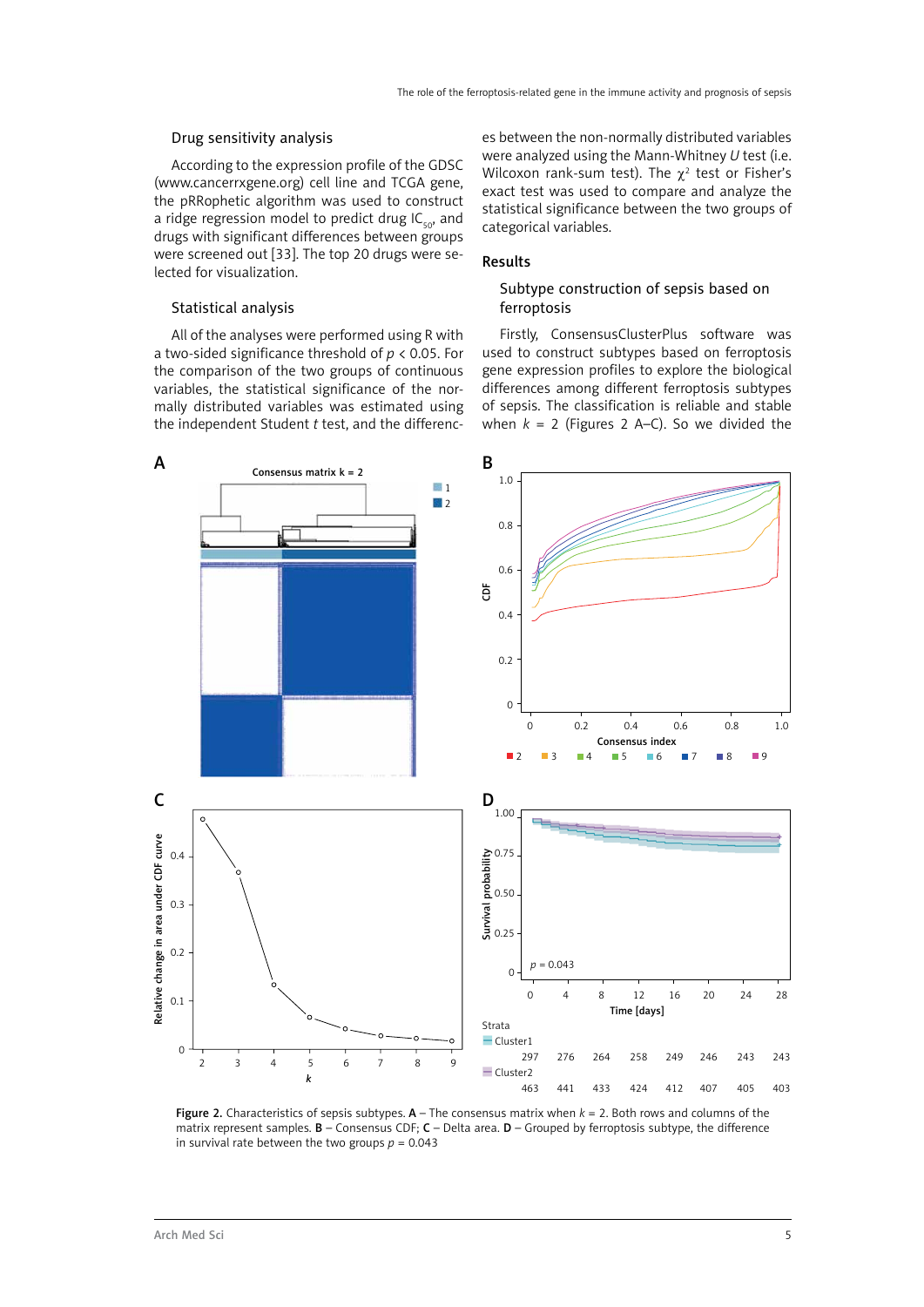samples into cluster1 and cluster2. Further, we conducted survival analysis based on clinical data from the GSE65682 dataset, and found that there was a significant difference in the survival rate between cluster1 and cluster2 groups (*p* < 0.05), indicating that this grouping has clinical significance (Figure 2 D). Therefore, it is of practical significance for us to further explore the biological characteristics of ferroptosis.

PCA was used to further verify the correctness of classification of ferroptosis subtypes. It can be clearly seen that cluster1 group and cluster2 groups are clearly distinguished (Figure 3 A). A differential expression analysis using R package limma identified 106 differentially DEGs between the two groups, with a p. adjusted (FDR) value < 0.05 and  $\log_2$ FC (fold change)  $\vert$ > 0.3 as the cut-offs. Among these genes, 95 were downregulated and 11 were upregulated (Figures 3 B, C).

## Gene set variation analysis and gene set enrichment analysis

"c2.all.v7.4.symbols.gmt" was selected as the reference gene set for GSVA analysis. There were significant differences in the following 10 gene sets based on ferroptosis subtype grouping: VALK\_ AML\_CLUSTER\_7, VALK\_AML\_CLUSTER\_8, XIE\_ST\_



Figure 3. Difference analysis of ferroptosis subgroups and GSVA analysis. A – PCA analysis of ferroptosis subgroup, light blue is cluster1, light red is cluster2; **B** – The heat map of the different analyses of ferroptosis subgroups, light blue is cluster1, purple is cluster2, small blue squares represent low expression, and small red squares represent high expression; C – The volcano map of the different analyses of ferroptosis subgroups. The light blue point represents low expression, and the light red point represents high expression; D - According to GSVA analysis, light blue is cluster1, purple is cluster2, small blue squares represent low enrichment, and small red squares represent high enrichment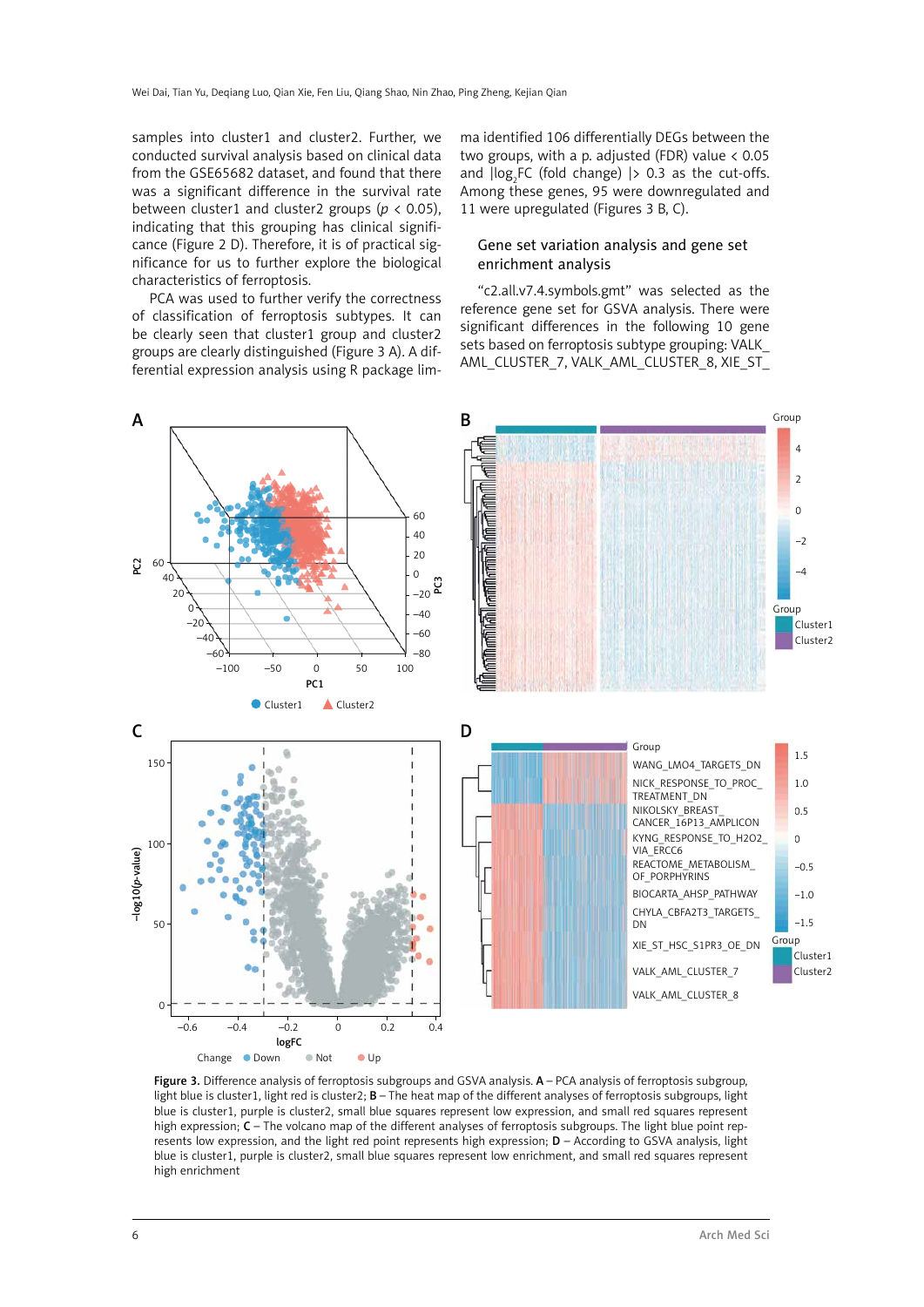| Pathway name                          | logFC     | AveExpr   | t          | P-value       | В        |
|---------------------------------------|-----------|-----------|------------|---------------|----------|
| VALK AML CLUSTER 7                    | 0.7660    | $-0.0268$ | 31.0918    | 1.37E-140     | 310.5310 |
| VALK AML CLUSTER 8                    | 0.7967    | $-0.0305$ | 30.0983    | 1.94E-134     | 296.4196 |
| XIE ST HSC S1PR3 OE DN                | 0.6401    | $-0.0164$ | 28.8664    | 8.53E-127     | 278.8851 |
| WANG LMO4 TARGETS DN                  | $-0.3373$ | 0.0109    | $-28.8027$ | $2.12E - 126$ | 277.9779 |
| CHYLA CBFA2T3 TARGETS DN              | 0.3751    | $-0.0067$ | 28.3197    | $2.11E - 123$ | 271.0997 |
| KYNG RESPONSE TO H2O2 VIA ERCC6       | 0.5893    | $-0.0084$ | 28.2910    | 3.19E-123     | 270.6908 |
| REACTOME METABOLISM OF PORPHYRINS     | 0.5606    | $-0.0137$ | 28.0679    | 7.74E-122     | 267.5122 |
| BIOCARTA AHSP PATHWAY                 | 0.7278    | $-0.0298$ | 26.8280    | 3.81E-114     | 249.8658 |
| NICK RESPONSE TO PROC TREATMENT DN    | $-0.4814$ | 0.0131    | $-26.0573$ | 2.25E-109     | 238.9187 |
| NIKOLSKY BREAST CANCER 16P13 AMPLICON | 0.4482    | $-0.0128$ | 25.8906    | 2.41E-108     | 236.5542 |

Table I. GSVA enrichment analysis results

HSC\_S1PR3\_OE\_DN, WANG\_LMO4\_TARGETS\_DN, CHYLA\_CBFA2T3\_TARGETS\_DN, KYNG\_RESPONSE\_ TO H2O2 VIA ERCC6, REACTOME METABOLISM OF PORPHYRINS, BIOCARTA AHSP PATHWAY, NICK\_RESPONSE\_TO\_PROC\_TREATMENT\_DN and NIKOLSKY\_BRDEAST\_CANCER\_16P13\_AMPLICON. Most of these different gene sets were related to iron metabolism, inflammation, oxidative stress, immunity, blood diseases and other pathways (Figure 3 D, Table I).

In order to explore the functional enrichment of sepsis, GSEA analysis was performed on genes in the sepsis expression profile, with the reference gene set h.all.v7.4.entrez.gmt. The results showed that differential genes were significantly enriched in data sets HALLMARK HEME METABOLISM, HALLMARK\_TNFA\_SIGNALING\_VIA\_NFKB, HALL-MARK\_MYOGENESIS, HALLMARK\_APICAL\_JUNC-TION, HALLMARK\_XENOBIOTIC\_METABOLISM, HALLMARK\_COAGULATION, HALLMARK\_PROTEIN\_ SECRETION, HALLMARK\_INTERFERON\_GAMMA\_ RESPONSE, HALLMARK ANDROGEN RESPONSE, HALLMARK\_INFLAMMATORY\_RESPONSE (Figures 4 A–I, Table II). It has an obvious correlation with inflammation, immunity, iron metabolism, coagulation, etc.

#### Evaluation of immune cell infiltration

Both GSEA and GEVA enrichment analysis found that sepsis was highly correlated with immunity. In order to further explore immune-related cell changes in sepsis patients, CIBERSORT was used to analyze the proportion of sepsis immune cells and construct 22 immune cell maps in sepsis samples (Figure 5 A). In addition, we analyzed the correlation between immune cells (Figure 5 B). The immune cell correlation matrix shows that the infiltration level of activated memory CD8+ T cells is highly correlated with neutrophils, indicating that these two types of immune cells play an important

role in the course of sepsis (Figure 5 B). In addition, we compared the differences of immune cell infiltration between cluster1 and cluster2, and the results showed that B cells naïve, B cells memory, plasma cells, T cells CD8, T cells  $\gamma\delta$ , monocytes, dendritic cells resting, mast cells resting, mast cells activated and neutrophils were significantly different between the two clusters (Figure 5 C).

# WGCNA analysis based on ferroptosis subtypes

The gene coexpression networks of the dataset were established via the WGCNA package (Figure 6 A). To establish scale-free networks, the soft thresholding power was set at  $\beta = 5$  based on scale independence and mean connectivity (Figure 6 B). The dynamic tree cut package was used to generate a gene cluster dendrogram containing 20 co-expression models (Figure 6 C). The modules with the highest correlation with immune characteristics are brown ( $r = 0.76$ ,  $p = 7e^{-149}$ ) (Figure 6 D). We intersected 106 DEGs grouped based on ferroptosis characteristics with 1251 genes in the brown module to obtain 94 intersection genes (Figure 6 E).

## Functional enrichment analysis

In order to understand the biological functions and mechanisms between intersection genes and ferroptosis, we used GO enrichment analysis and KEGG pathway analysis on the intersection genes in this study. Erythrocyte development, Myeloid cell development, erythrocyte differentiation, cortical cytoskeleton, hemoglobin complex, cell cortex part, drug transmembrane transporter activity, 2 iron 2 sulfur cluster binding, Neutral amino acid transmembrane transporter activity and other biological function or characteristic were significantly enriched. However, when it comes to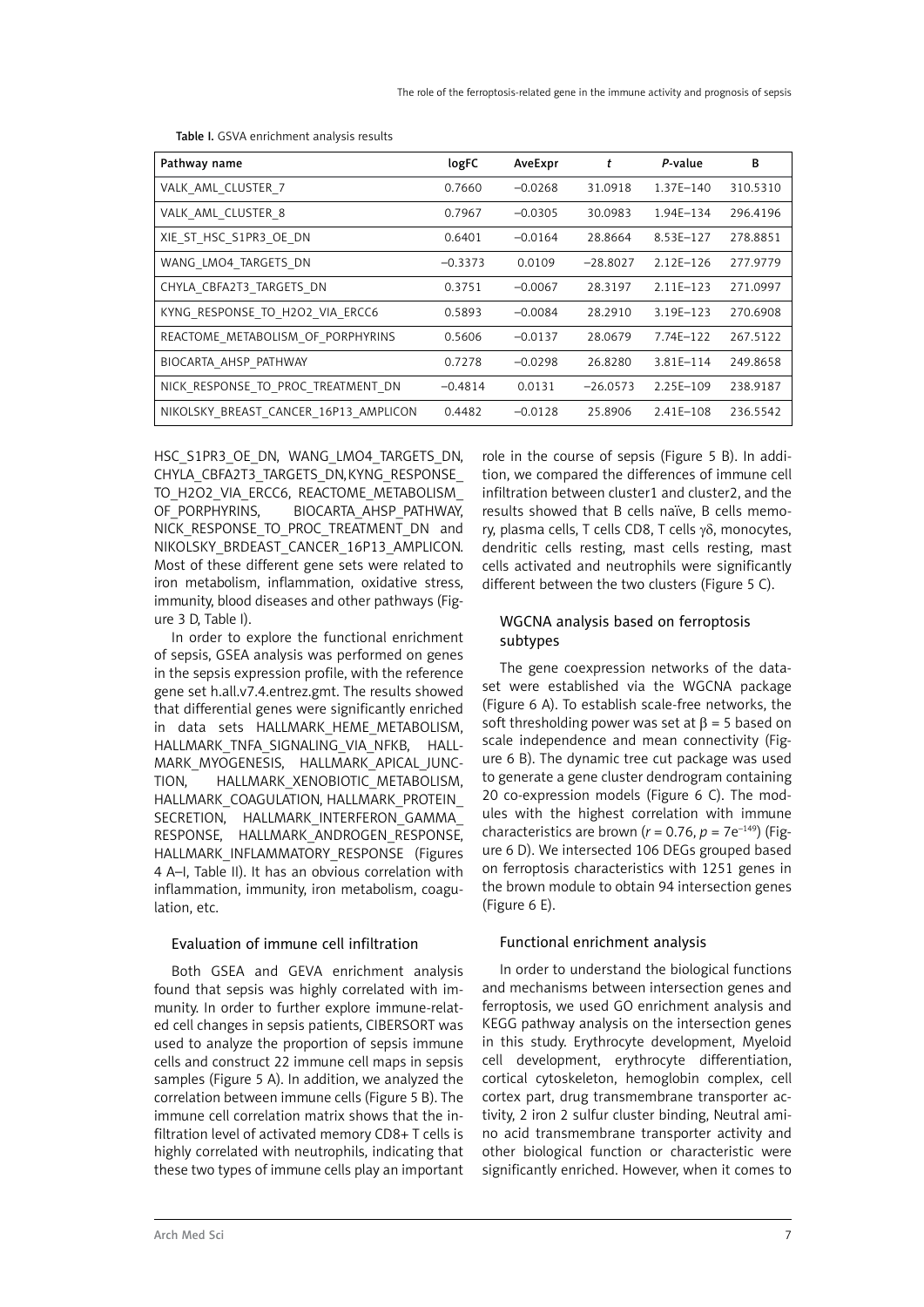

Figure 4. GSEA enrichment analysis. A-F - GSEA analysis of the most significant gene set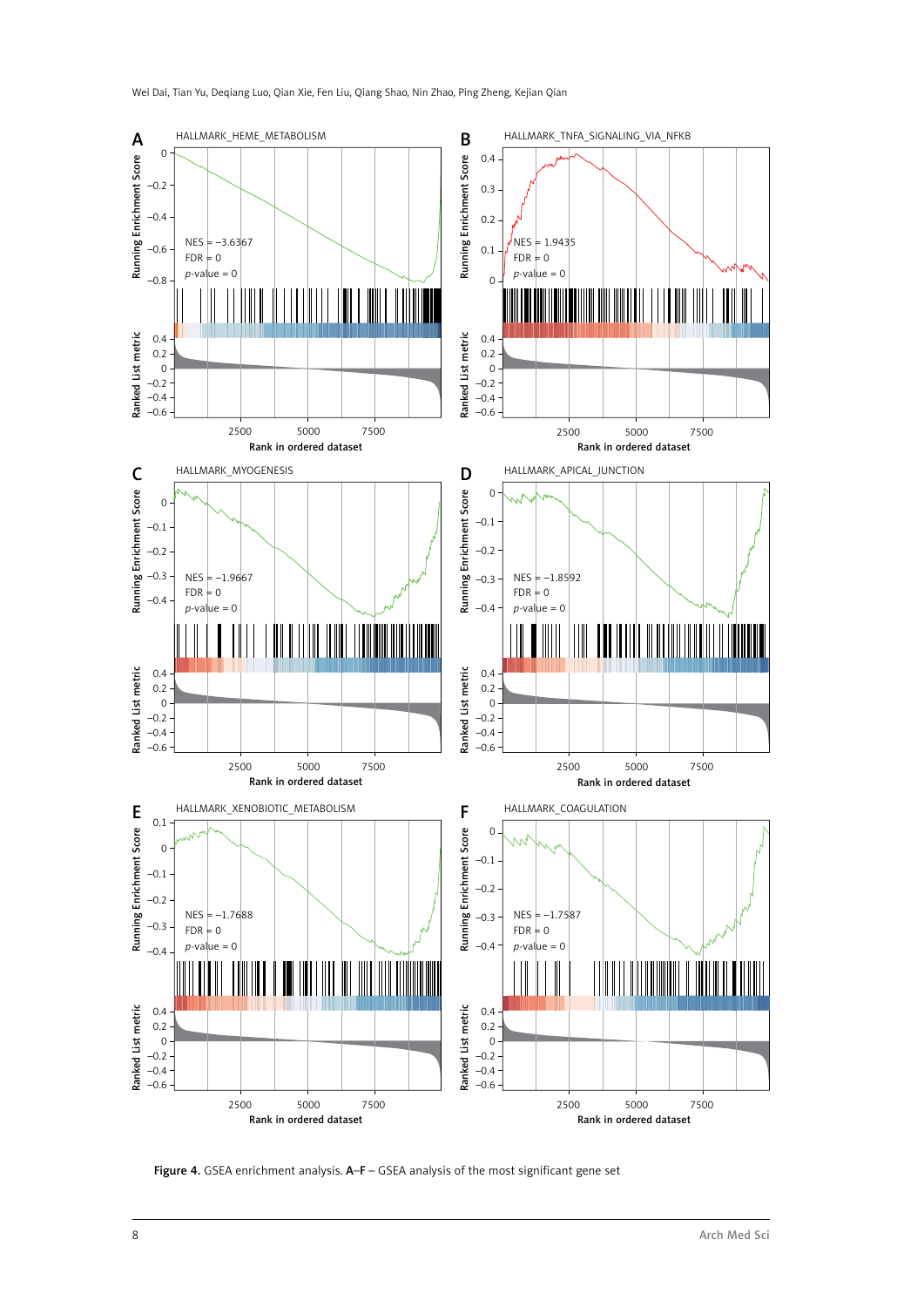

KEGG pathway enrichment analysis, only the malaria pathway was significantly enriched (Figure 7 A). In these inflammation, autophagy, apoptosis, iron metabolism and other related pathways, logFC is decreased, and the genes in them are also down-regulated (Figure 7 B). Correlations between CISD2, SNCA, SESN3, FLCN, STK11, OPTN, PIP4K2A, SLC4A1, DMTN, EPB42, BPGM, NPRL3 and GO terms such as erythrocyte development, TORC1 signaling, negative regulation of TOR signaling, regulation of autophagy, and positive regulation of autophagy were observed (Figure 7 C).

#### PPI and miRNA mRNA network construction

In order to explore the functions of hubgenes transcribed and translated proteins, we used Cytoscape software to build a PPI network based on the STRING database. 62 proteins had close interactions with each other (Figure 7 D). The cyto-Hubba plug-in was used to screen the key genes,

and the top 20 genes in cytoHubba were selected as hub genes (Figure 7 E). The top 20 genes were SLC4A1, EPB42, AHSP, DMTN, SNCA, FECH, KLF1, GYPB, GYPA, CA1, HBD, OSBP2, ANK1, TNS1, BPGM, SELENBP1, TMOD1, SPTB, FKBP8, and GMPR.

In order to further explore the upstream regulatory relationship, based on the miRTarBase V.8 database, the results of "Functional MTI" evidence were selected to predict the miRNA interacting with hub genes. The mRNA transcribed from the hub genes interacted with 330 miRNA (Figure 7 F).

#### Construction of a predictive nomogram

The clinical characteristic data and the expression data of 20 hub genes were extracted from GSE65682 datasets for univariate Cox regression analysis. The results showed that AHSP, DMTN, KLF1, GYPB, GYPA, CA1, HBD, BPGM, SPTB and GMPR had statistical significance (*p* < 0.05). We further conducted multivariate Cox regression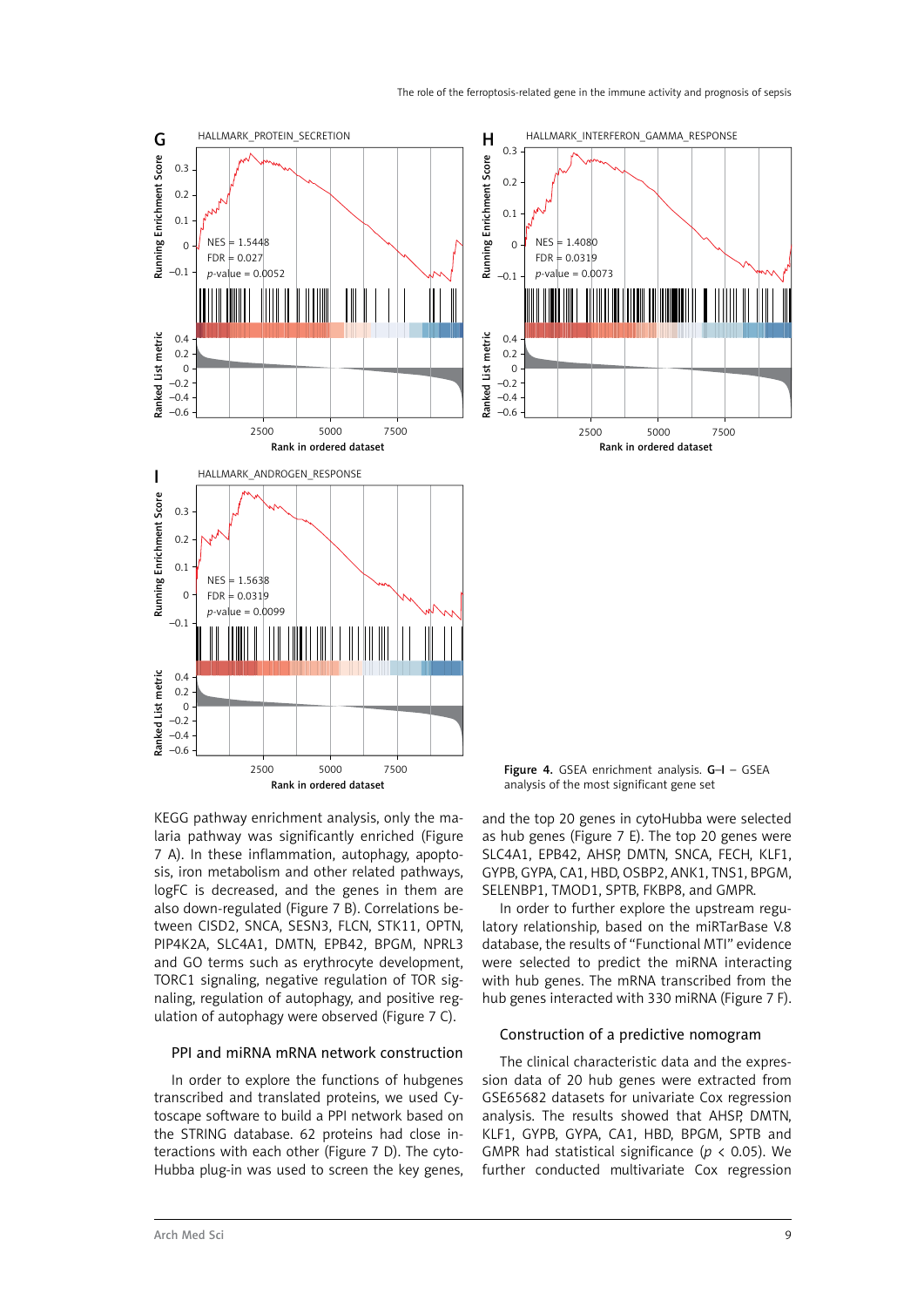|  |  | Table II. GSEA enrichment analysis results |
|--|--|--------------------------------------------|
|--|--|--------------------------------------------|

| Description                        | Set-<br><b>Size</b> | Enrichment-<br>Score | <b>NES</b> | P-value      | Leading edge                                   |
|------------------------------------|---------------------|----------------------|------------|--------------|------------------------------------------------|
| HALLMARK HEME METABOLISM           | 176                 | $-0.8075$            | $-3.6367$  | $1.00E - 10$ | $tags = 58\%, list = 7\%,$<br>signal = $55\%$  |
| HALLMARK TNFA SIGNALING VIA NFKB   | 150                 | 0.4199               | 1.9435     | 1.56E-06     | $tags = 46\%, list = 28\%,$<br>signal = $34%$  |
| HALLMARK MYOGENESIS                | 115                 | $-0.4649$            | $-1.9668$  | $9.42E - 06$ | $tags = 50\%, list = 25\%,$<br>signal = $38\%$ |
| HALLMARK_APICAL_JUNCTION           | 127                 | $-0.4325$            | $-1.8592$  | 5.73E-05     | $tags = 33\%$ , list = 15%,<br>signal = $28%$  |
| HALLMARK XENOBIOTIC METABOLISM     | 132                 | $-0.4069$            | $-1.7689$  | 1.78E-04     | $tags = 30\%$ , list = 15%,<br>signal = $26%$  |
| HALLMARK COAGULATION               | 83                  | $-0.4376$            | $-1.7587$  | $6.77E - 04$ | $tags = 45\%, list = 26\%,$<br>signal = $33\%$ |
| HALLMARK PROTEIN SECRETION         | 86                  | 0.3686               | 1.5548     | $5.27E - 03$ | $tags = 38\%, list = 20\%,$<br>signal = $31\%$ |
| HALLMARK INTERFERON GAMMA RESPONSE | 175                 | 0.2967               | 1.4080     | 7.36E-03     | $tags = 26\%$ , list = 18%,<br>signal = $21%$  |
| HALLMARK ANDROGEN RESPONSE         | 76                  | 0.3756               | 1.5638     | 7.81E-03     | $tags = 34\%, list = 18\%,$<br>signal = $28%$  |
| HALLMARK INFLAMMATORY RESPONSE     | 149                 | 0.3022               | 1.3985     | $9.95E - 03$ | $tags = 48\%, list = 33\%,$<br>signal = $33%$  |

analysis on these genes and constructed a multivariate Cox regression model, which was visualized by a forest map (Figure 8 A, Table IV). Through the forest plot of Cox regression, we can see that genes such as AHSP, GYPA, CA1, and BPGM may have important value for the prognosis of sepsis (Figure 8 A). In addition, a nomogram was constructed using this model to predict 7-day, 14-day, and 28-day survival for patients with sepsis (Figure 8 B). We further evaluated the predictive power of the line chart. The c-index of the line graph is 0.68, indicating that it has high confidence. The

calibration curves of days 7, 14 and 28 were consistent (Figures 8 C–E), indicating that the nomogram has good accuracy and resolution.

## Experimental validation

AHSP, DMTN, KLF1, GYPB, GYPA, CA1, HBD, BPGM, SPTB and GMPR were included in the previous multivariate Cox regression model construction. We further verified the expression of these genes by constructing septic animal and cell models. We performed verification in CPL animal



Figure 5. Immune cell infiltration and immune correlation analysis. A - Barplot of the ratio of 22 kinds of immune cells in sepsis samples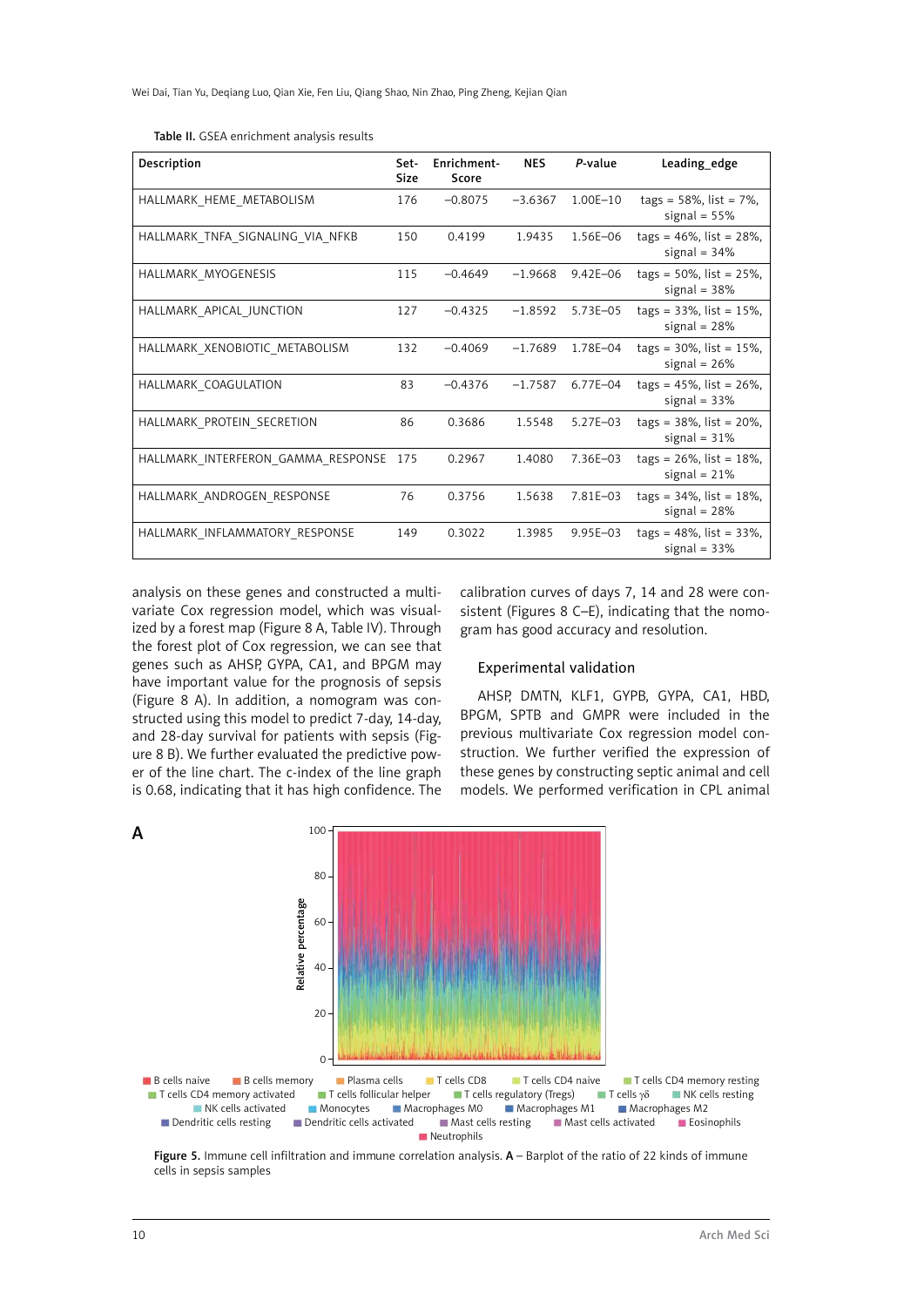

Figure 5. Cont. B – heat map of 22 kinds of immune cell infiltration; blue means positive correlation, red means negative correlation, the darker the color, the stronger the correlation; C – immune cells In the subtypes related to ferroptosis

models and cell models. We found that the expression of BPGM in the sepsis model was significantly higher than that in the control group, and the results were statistically significantly different (Figure 9 A). In addition, consistent results were obtained in the two cell models MR8383 and RLE cell lines (Figure 9 A). This proves that the expression of BPGM will increase significantly during the course of sepsis. Subsequently, we further verified several other genes included in the model, such as GYPA, AHSP, CA1, GMPR, SPTB, KLF1, HBG, and DMTN, and obtained consistent results. Since GYPB was not expressed in rat, other genes were used for subsequent experimental verification. The results showed that the expression level in the blood of sepsis animals was significantly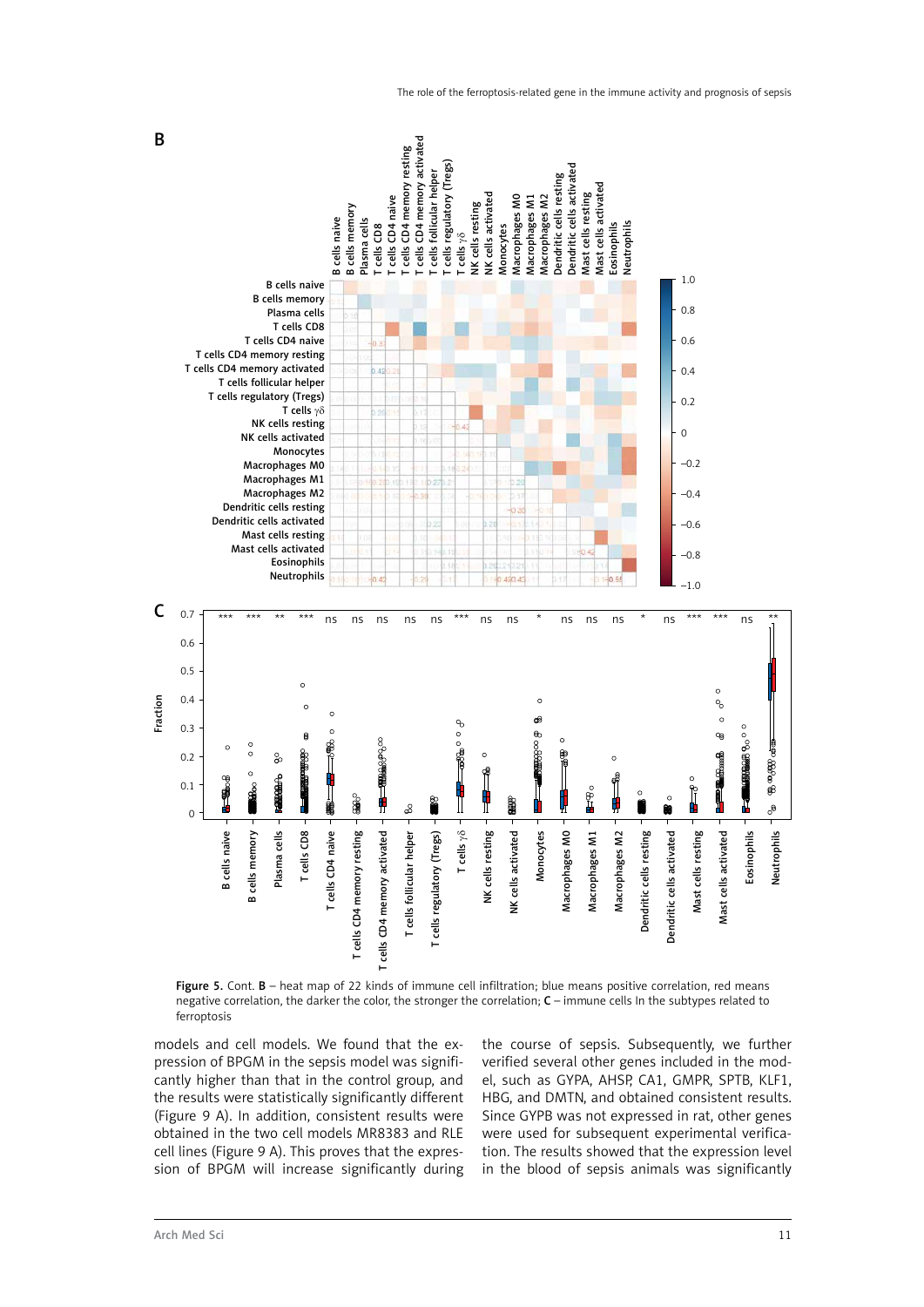

Figure 6. Construction of weighted co-expression network analysis. A - Clustering dendrogram based on Euclidean distance; B – Network topology analysis under various soft threshold powers. Left: The *x*-axis represents the soft threshold power. The *y*-axis represents the fit index of the scale-free topology model. Right: The *x*-axis represents the soft threshold power. The *y*-axis reflects the average connectivity (degrees); C – Cluster dendrograms of topologically overlapping genes with different similarities and assigned module colors; **D** – Module-trait association. Each row corresponds to a module, and each column corresponds to a feature. Each cell contains the corresponding correlation and *p*-value. This table is color-coded according to the relevance of the color legend; E – Venn diagram of the intersection of WGCNA's most relevant modular genes and differential genes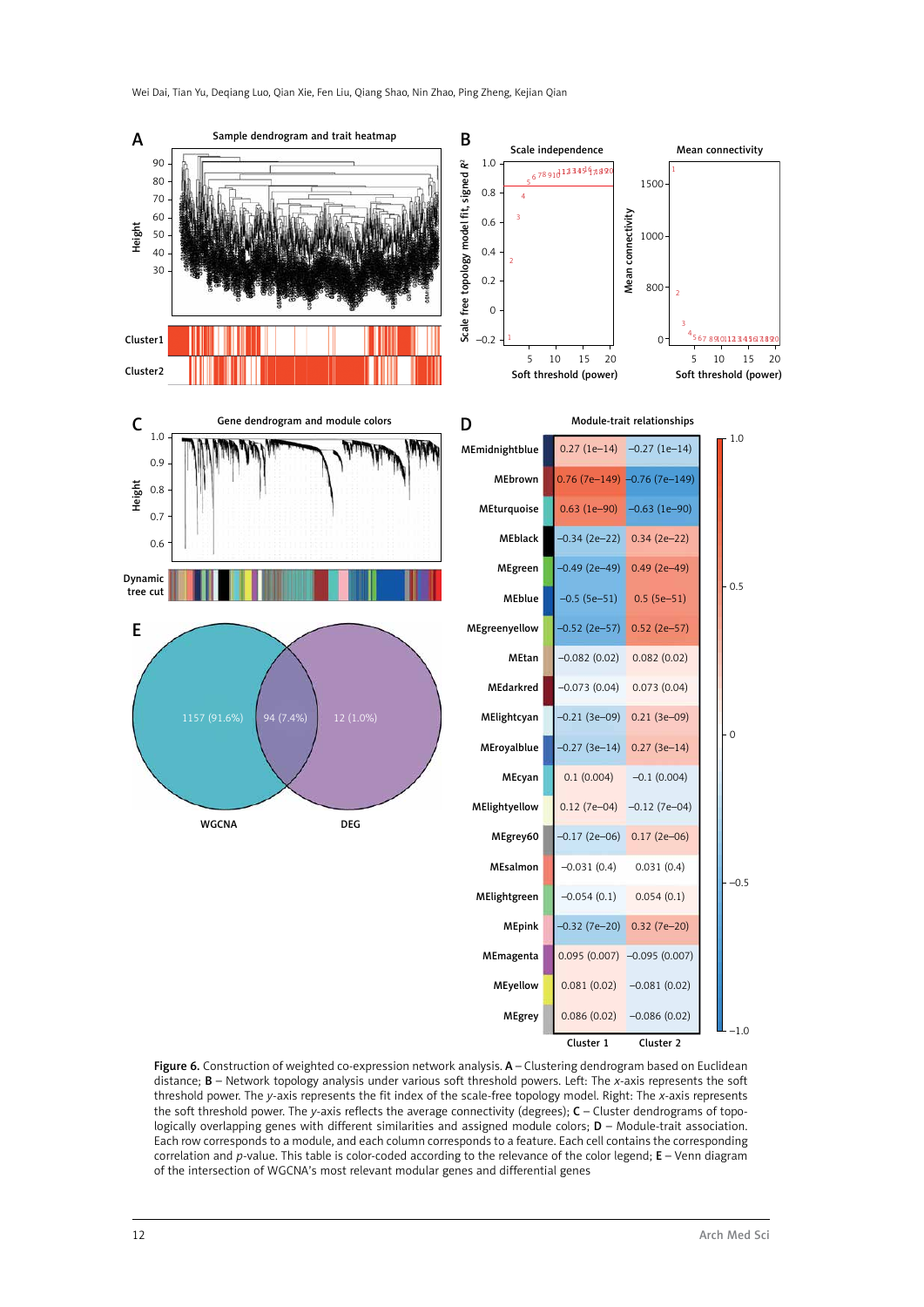



network analysis.  $A - GO$ , KEGG analysis dot chart; B – GO, KEGG analysis circle chart, the center histogram represents the z-score score, dark green represents a decline, light green represents an increase, the middle dot represents genes, and blue represents down-regulated genes;  $C$  – Chord diagram of the selected 5 GO paths; D – The PPI network of 62 common genes constructed by STRING database, the greater the degree value of the gene, the darker the color and the larger the diameter

GO:0038202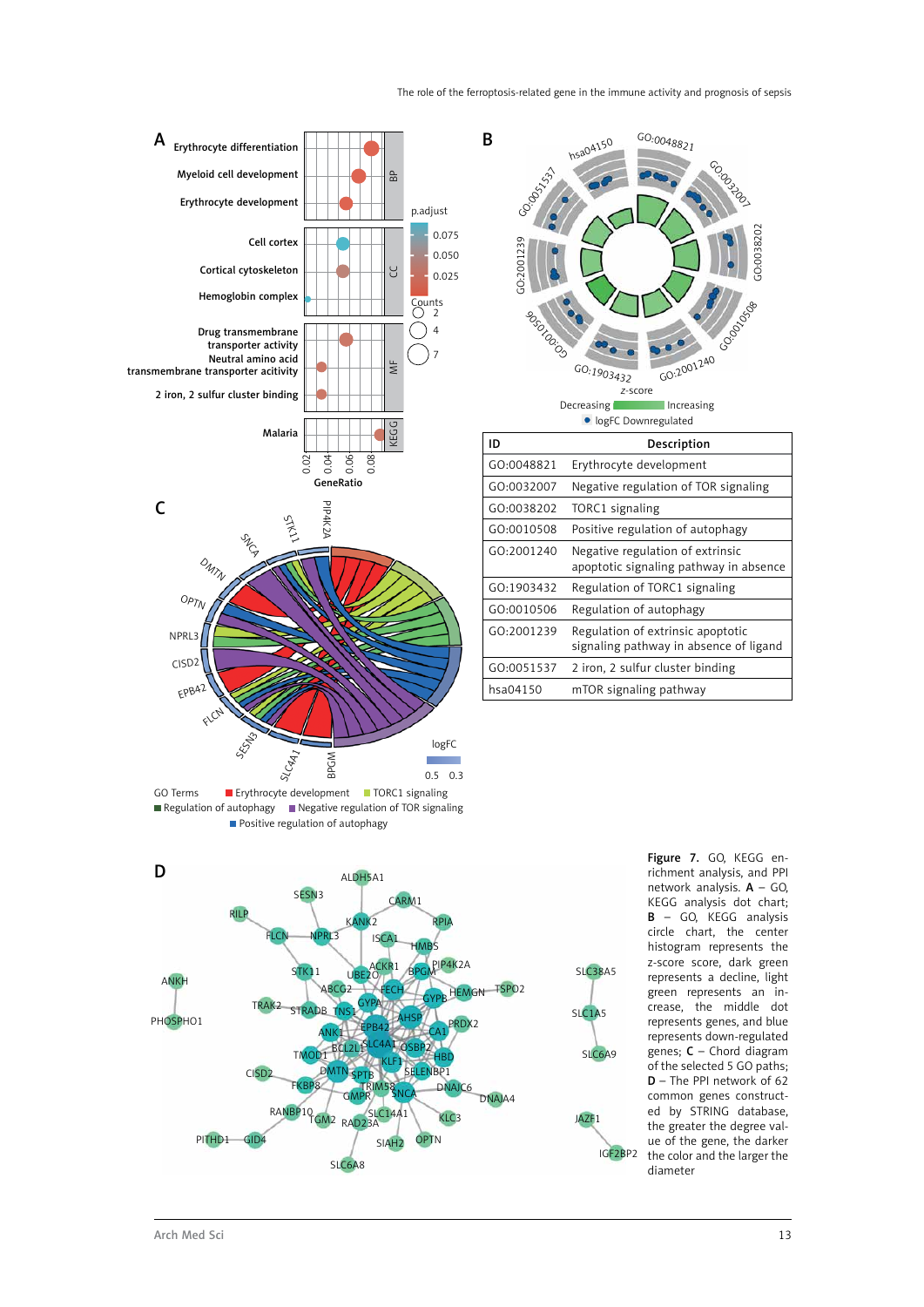



Figure 7. Cont. E – For the first 20 HUB genes calculated by cytoHubba, the higher the enrichment score, the darker the color; F – The miRNA-mRNA interaction network, the light blue circle represents miRNA, and the brown triangle represents mRNA

higher than that in the control group, and similar results were obtained in cell experiments (Figure 9 A–I).

## Drug sensitivity analysis

Based on the IC50 of different cell lines for different small molecule drugs in the GDSC database, we analyzed changes in sensitivity of different ferroptosis classifications to these drugs. The results suggest that NU7441, AMG706, SL01011, GDC0941, sunitinib, metformin and other small molecule drugs have higher  $IC_{50}$  values in cluster2 than cluster1, and the difference is statistically significant (*p* < 0.001) (Figures 10 A–T). The results showed that a different classification of ferroptosis may lead to changes in the sensitivity of sepsis to 54 different small molecule drugs. The results showed that 20 small molecule drugs were statistically significant (Figures 10 A–T).

#### Discussion

Sepsis is a life-threatening medical emergency caused by a misregulated host response to inflammation in which microbial biological processes play an important role [6]. Iron is an important element in microbial biological processes, and many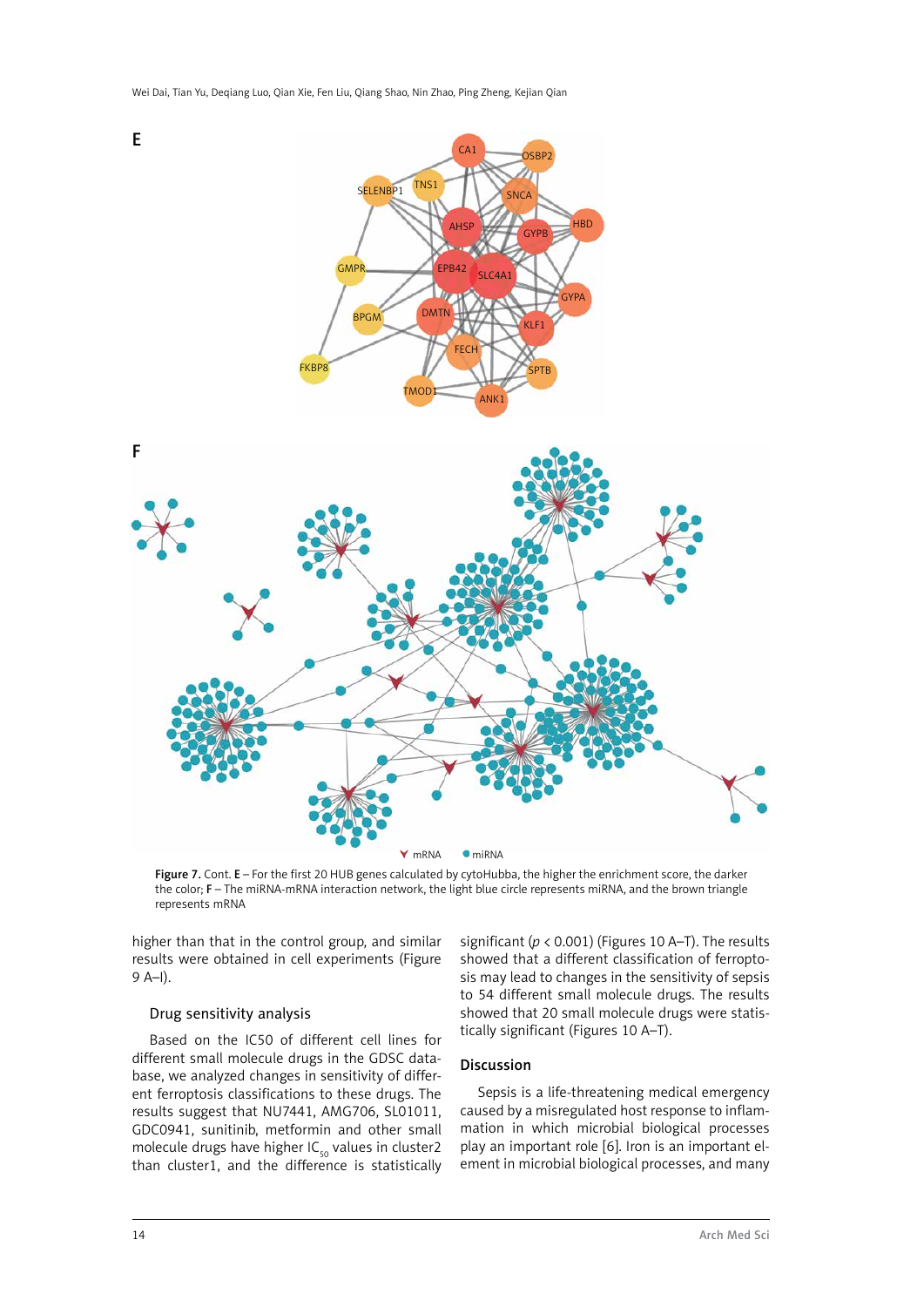

|                   | 0                               | 10                       | 20          | 30                    | 40                  | 50                  | 60             | 70                                        | 80 | 90                               | 100 |
|-------------------|---------------------------------|--------------------------|-------------|-----------------------|---------------------|---------------------|----------------|-------------------------------------------|----|----------------------------------|-----|
| Points            |                                 |                          |             |                       |                     |                     |                |                                           |    |                                  |     |
| AHSP              |                                 |                          |             |                       |                     |                     |                |                                           |    |                                  |     |
| <b>DMTN</b>       | 13 12<br>mmmm<br>3.58           | 11 10                    | 9           | 8                     | $\overline{7}$<br>6 | 5<br>$\overline{4}$ | $\overline{3}$ |                                           |    |                                  |     |
| KLF 1             | mmm                             |                          |             |                       |                     |                     |                |                                           |    |                                  |     |
| <b>GYPB</b>       | 6 11<br>1                       |                          |             |                       |                     |                     |                |                                           |    |                                  |     |
| <b>GYPA</b>       | 3<br>1                          | 5<br>т                   | 7<br>9      | 11                    |                     |                     |                |                                           |    |                                  |     |
| CA <sub>1</sub>   | 2<br>1                          | 3<br>$\overline{4}$<br>т | 5<br>6<br>т | 8<br>$7^{\circ}$<br>т | 9 10<br>т           | т                   | т              | т                                         |    |                                  |     |
| HBD               | $\overline{\phantom{a}}$<br>mmm | 3                        | 4           | 5                     | 6                   | $\overline{7}$      | 8              | 9                                         | 10 | 11                               | 12  |
| <b>BPGM</b>       | 258<br>11<br>10                 | -12<br>9                 | т<br>8      | $\overline{7}$        | 5<br>6              | 4                   | 3              | $\overline{2}$<br>1                       |    |                                  |     |
|                   | SPTB mmmmm<br>7.553             |                          |             |                       |                     |                     |                |                                           |    |                                  |     |
| GMPR <sub>r</sub> | 12                              | 10                       | 8 7 6 5 4   |                       | 3 <sub>2</sub>      |                     |                |                                           |    |                                  |     |
| Total $-$         | т                               | т                        | т           | т                     |                     |                     |                |                                           |    |                                  |     |
| points 0          |                                 | 20 40                    |             |                       |                     |                     |                | 60 80 100 120 140 160 180 200 220 240 260 |    |                                  |     |
| 1-week survival   |                                 |                          |             |                       |                     |                     |                | 0.99                                      |    | ᅲ<br>0.90.80.70.5                |     |
| 2-week survival   |                                 |                          |             |                       |                     |                     |                |                                           |    |                                  |     |
| 4-week survival   |                                 |                          |             |                       |                     |                     |                | 0.99                                      |    | 0.90.80.70.50.3                  |     |
|                   |                                 |                          |             |                       |                     |                     |                | 0.99                                      |    | <u>,,,,,,</u><br>0.90.80.60.40.2 |     |
|                   |                                 |                          |             |                       |                     |                     |                |                                           |    |                                  |     |

*<sup>#</sup>Events: 114; Global p-value (Log-Rank): 2.2730e-07, AIC: 1463.83; Concordance Index: 0.68.*





*N = 760 d = 114 p = 10, 250 subjects per group, X – resampling optimism added, B = 1000, Gray: ideal. Based on observed-predicted*

*N = 760 d = 114 p = 10, 250 subjects per group, X – resampling optimism added, B = 1000, Gray: ideal. Based on observed-predicted*



*N = 760 d = 114 p = 10, 250 subjects per group, X – resampling optimism added, B = 1000, Gray: ideal. Based on observed-predicted*

studies have revealed a relationship between changes in iron metabolism and sepsis [34]. Most microorganisms depend on iron for their pathogenicity, and some bacteria such as *Escherichia coli* and *Klebsiella pneumoniae* have evolved the ability to remove iron from host iron-binding proteins [35]. Previous studies have shown that iron imbalance is associated with lower survival rates in patients with sepsis [36–38].

curve

Figure 8. Correlation analysis of clinical features. A – Multi-factor Cox regression analysis forest plot; B – Multi-factor Cox regression analysis nomogram plot;  $C-E - 7$  days, 14 days, 28 days calibration

A number of studies have proposed that ferroptosis is a novel form of regulation of cell death closely related to iron overload [11, 18, 39]. Ferroptosis plays an important role in immune infiltration, but the specific mechanism remains un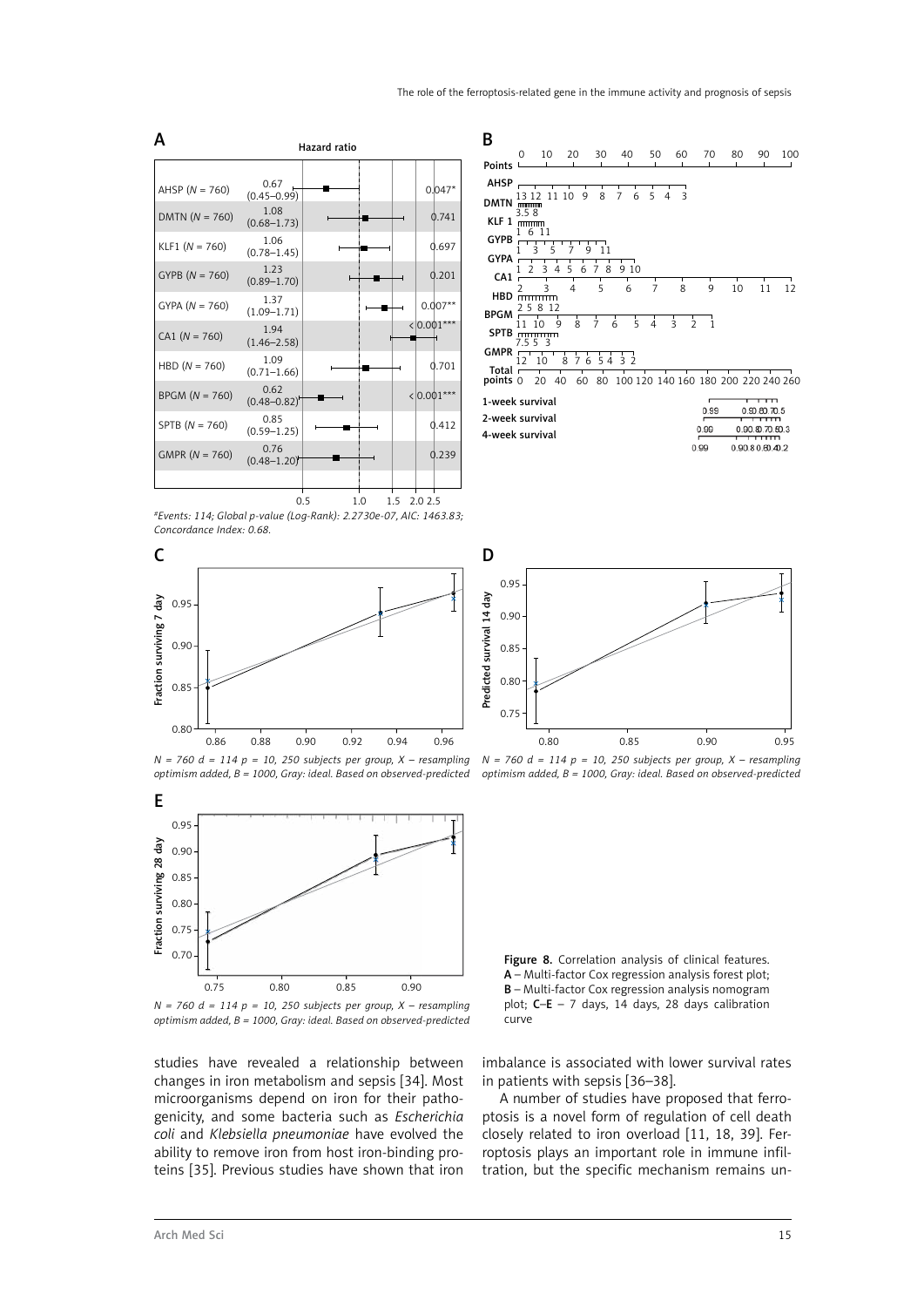Wei Dai, Tian Yu, Deqiang Luo, Qian Xie, Fen Liu, Qiang Shao, Nin Zhao, Ping Zheng, Kejian Qian

| <b>ONTOLOGY</b> | ID         | Description                                                                          | Count          | P-value      |
|-----------------|------------|--------------------------------------------------------------------------------------|----------------|--------------|
| <b>BP</b>       | GO:0048821 | Erythrocyte development                                                              | 5              | 4.19E-07     |
| <b>BP</b>       | GO:0061515 | Myeloid cell development                                                             | 6              | 8.88E-07     |
| <b>BP</b>       | GO:0030218 | Erythrocyte differentiation                                                          | 7              | 1.03E-06     |
| <b>BP</b>       | GO:0038202 | TORC1 signaling                                                                      | $\overline{4}$ | 4.72E-05     |
| <b>BP</b>       | GO:0032007 | Negative regulation of TOR signaling                                                 | 4              | 9.30E-05     |
| <b>BP</b>       | GO:0010506 | Regulation of autophagy                                                              | 8              | 1.43E-04     |
| <b>BP</b>       | GO:0010508 | Positive regulation of autophagy                                                     | 5              | 2.18E-04     |
| <b>BP</b>       | GO:1903432 | Regulation of TORC1 signaling                                                        | 3              | 6.77E-04     |
| <b>BP</b>       | GO:2001240 | Negative regulation of extrinsic apoptotic signaling pathway in<br>absence of ligand | 3              | 4.87E-04     |
| <b>BP</b>       | GO:2001239 | Regulation of extrinsic apoptotic signaling pathway in absence<br>of ligand          | 3              | 1.09E-03     |
| CC              | GO:0030863 | Cortical cytoskeleton                                                                | 5              | $2.11E - 04$ |
| CC              | GO:0005833 | Hemoglobin complex                                                                   | $\overline{2}$ | 1.38E-03     |
| CC              | GO:0044448 | Cell cortex part                                                                     | 5              | 1.71E-03     |
| MF              | GO:0015238 | Drug transmembrane transporter activity                                              | 5              | 8.98E-05     |
| MF              | GO:0051537 | 2 iron, 2 sulfur cluster binding                                                     | 3              | 1.65E-04     |
| MF              | GO:0015175 | Neutral amino acid transmembrane transporter activity                                | 3              | 4.67E-04     |
| KEGG            | hsa05144   | Malaria                                                                              | 4              | 1.61E-04     |
| KEGG            | hsa04150   | mTOR signaling pathway                                                               | 4              | 1.05E-02     |

# Table III. GO, KEGG enrichment analysis results

Table IV. Univariate and multivariate COX analysis results

| Variables   |           | Univariate analysis |         | Multivariate analysis |               |         |  |  |
|-------------|-----------|---------------------|---------|-----------------------|---------------|---------|--|--|
|             | <b>HR</b> | 95% CI of HR        | P-value | <b>HR</b>             | 95% CI of HR  | P-value |  |  |
| Gender      | 1.04      | $0.71 - 1.51$       | 0.832   |                       |               |         |  |  |
| Age         | 1.22      | $0.84 - 1.76$       | 0.284   |                       |               |         |  |  |
| SLC4A1      | 1.08      | $0.94 - 1.22$       | 0.271   |                       |               |         |  |  |
| EPB42       | 1.11      | $0.97 - 1.24$       | 0.109   |                       |               |         |  |  |
| AHSP        | 1.15      | $1.01 - 1.29$       | 0.029   | 0.67                  | $0.44 - 0.99$ | 0.047   |  |  |
| <b>DMTN</b> | 1.18      | $1.00 - 1.39$       | 0.046   | 1.08                  | $0.67 - 1.72$ | 0.741   |  |  |
| SNCA        | 1.01      | $0.89 - 1.12$       | 0.923   |                       |               |         |  |  |
| <b>FECH</b> | 1.06      | $0.95 - 1.18$       | 0.261   |                       |               |         |  |  |
| KLF1        | 1.22      | $1.08 - 1.37$       | 0.001   | 1.06                  | $0.78 - 1.44$ | 0.697   |  |  |
| GYPB        | 1.18      | $1.05 - 1.31$       | 0.003   | 1.23                  | $0.89 - 1.7$  | 0.201   |  |  |
| <b>GYPA</b> | 1.26      | $1.13 - 1.39$       | 0.000   | 1.37                  | $1.09 - 1.71$ | 0.007   |  |  |
| CA1         | 1.24      | $1.11 - 1.37$       | 0.000   | 1.94                  | $1.45 - 2.58$ | 0.000   |  |  |
| <b>HBD</b>  | 1.18      | $1.05 - 1.31$       | 0.004   | 1.09                  | $0.71 - 1.66$ | 0.701   |  |  |
| OSBP2       | 1.09      | $0.94 - 1.24$       | 0.224   |                       |               |         |  |  |
| ANK1        | 1.11      | $0.98 - 1.24$       | 0.075   |                       |               |         |  |  |
| TNS1        | 1.12      | $0.97 - 1.27$       | 0.106   |                       |               |         |  |  |
| <b>BPGM</b> | 1.12      | $1.01 - 1.23$       | 0.018   | 0.62                  | $0.47 - 0.81$ | 0.001   |  |  |
| SELENBP1    | 1.06      | $0.94 - 1.18$       | 0.348   |                       |               |         |  |  |
| TMOD1       | 1.07      | $0.93 - 1.22$       | 0.303   |                       |               |         |  |  |
| <b>SPTB</b> | 1.22      | $1.02 - 1.46$       | 0.029   | 0.85                  | $0.58 - 1.24$ | 0.412   |  |  |
| FKBP8       | 1.17      | $0.98 - 1.39$       | 0.080   |                       |               |         |  |  |
| <b>GMPR</b> | 1.16      | $1.00 - 1.32$       | 0.037   | 0.76                  | $0.47 - 1.2$  | 0.239   |  |  |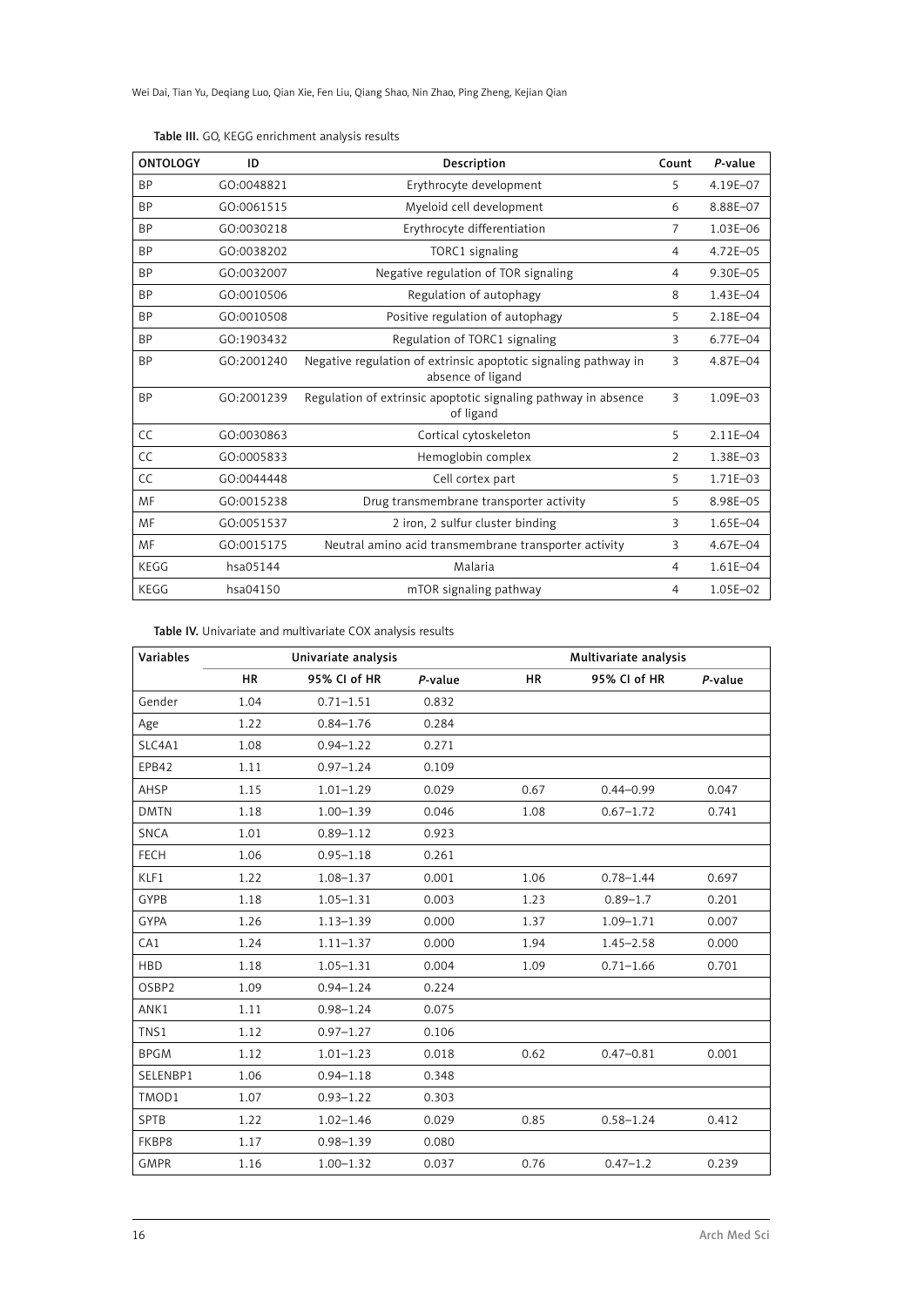

Figure 9. Expression of the genes in sepsis prognostic models increased *in vivo* and *in vitro*. The expression of BPGM (A), GYPA (B), AHSP (C), CA1 (D), GMPR (E), SPTB (F)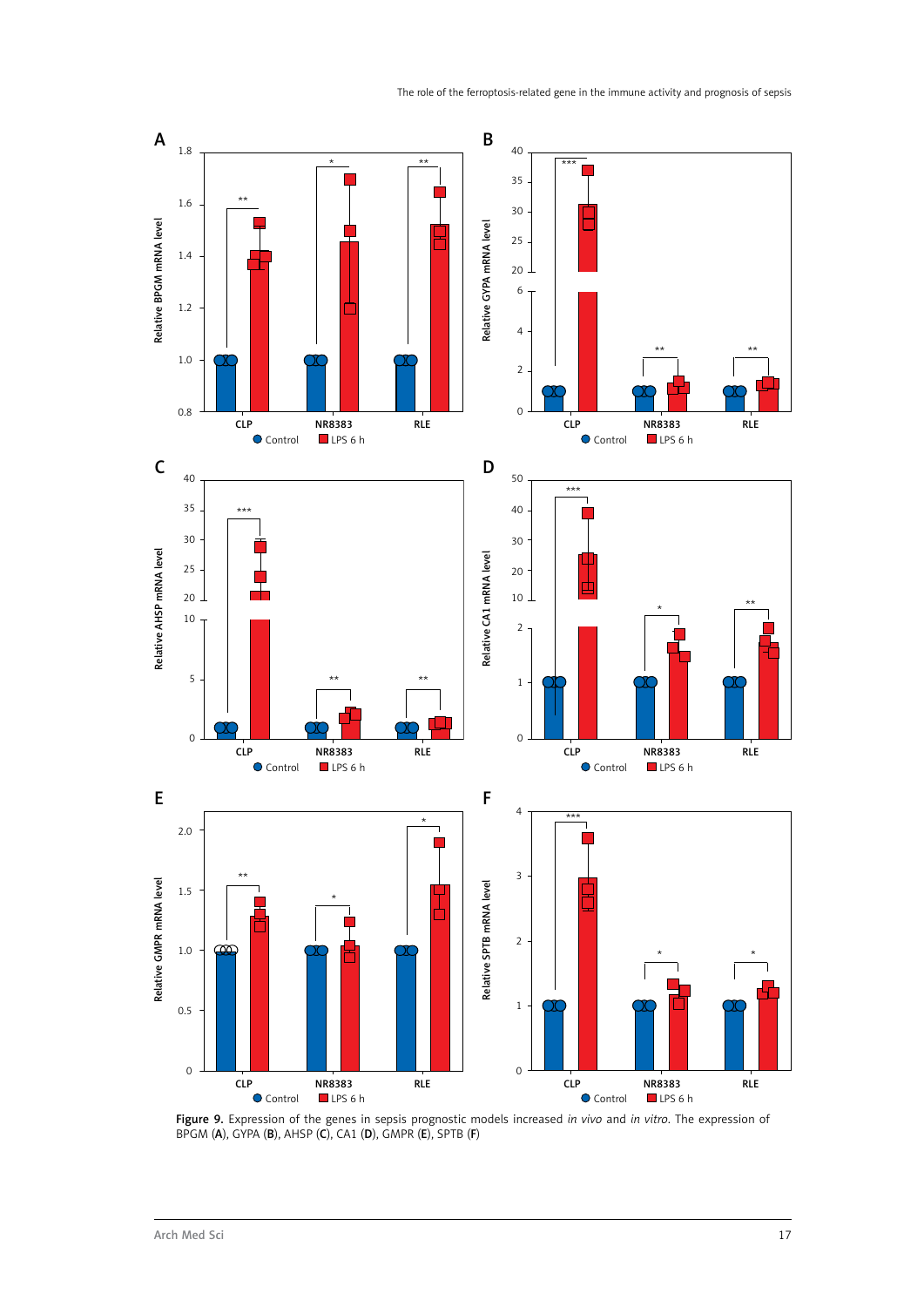



Figure 9. Cont. KLF1 (G), HBD (H) and DMTN (I) in the previous multivariate Cox regression model construction

clear [40–42]. In this study, 10 ferroptosis-related genes were used to construct a sepsis prognostic model. Nine of these genes were validated in animal and cell models. Some of these genes have been shown to play different roles in immune infiltration. For example, the KLF1 gene is associated with immune activation [43]. Other genes may play an important role in ferroptosis. Sepsis is a highly heterogeneous disease. In the past, many studies have explored the biomarkers and prognostic models of sepsis, but these studies are limited to a single hematological index and do not comprehensively consider the level of gene expression. In addition, these predictive models are only valuable in one type of population, but have limited accuracy in another type of patient. Our prediction model is based on the expression of iron death-related genes, which is more accurate. The present prognostic model provides significantly better performance than previous prognostic models [44–46]. In addition, our nomogram can provide personalized prediction of mortality risk, which is of great significance to clinicians in clinical application.

In this study, we constructed subtypes based on the expression profile of ferroptosis genes to explore the biological differences among different types of ferroptosis subtypes of sepsis. Furthermore, 106 DEGs were studied and genes related to OS were screened out. Functional enrichment analysis showed that the DEGs were significantly correlated with inflammation, immunity and iron metabolism. The mechanism of inflammation susceptibility to ferroptosis has been a hot topic of research in the past decades, but the complex relationship between immunity and ferroptosis is still unknown [12, 47]. Studies have shown that inflammation can easily induce ferroptosis, and the activation of ferritin related pathways under inflammation may provide a new therapeutic target for the treatment of sepsis [12, 47]. We further explored the relationship between ferroptosis and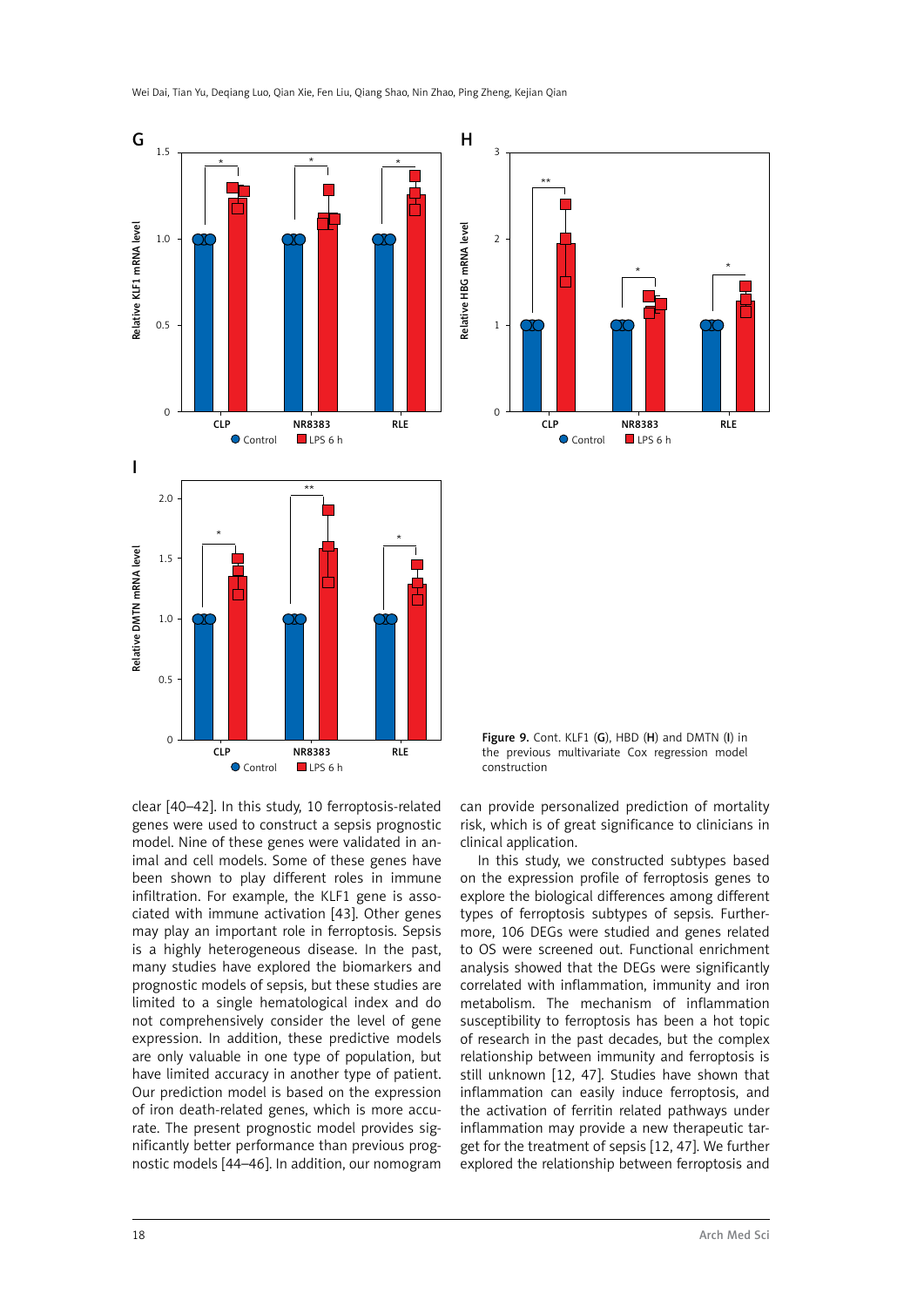

Figure 10. Sensitivity analysis of small molecule drugs. A–T – The sensitivity of different ferroptosis classifications to these small molecule drugs' changes. NU.7441 (A), AMG.706 (B), SL.0101.1 (C), WO2009093972 (D), GS-K269962A (E), EHT.1864 (F), GDC0941 (G), PD.173074 (H), sunitinib (I), NVP.TAE684 (J)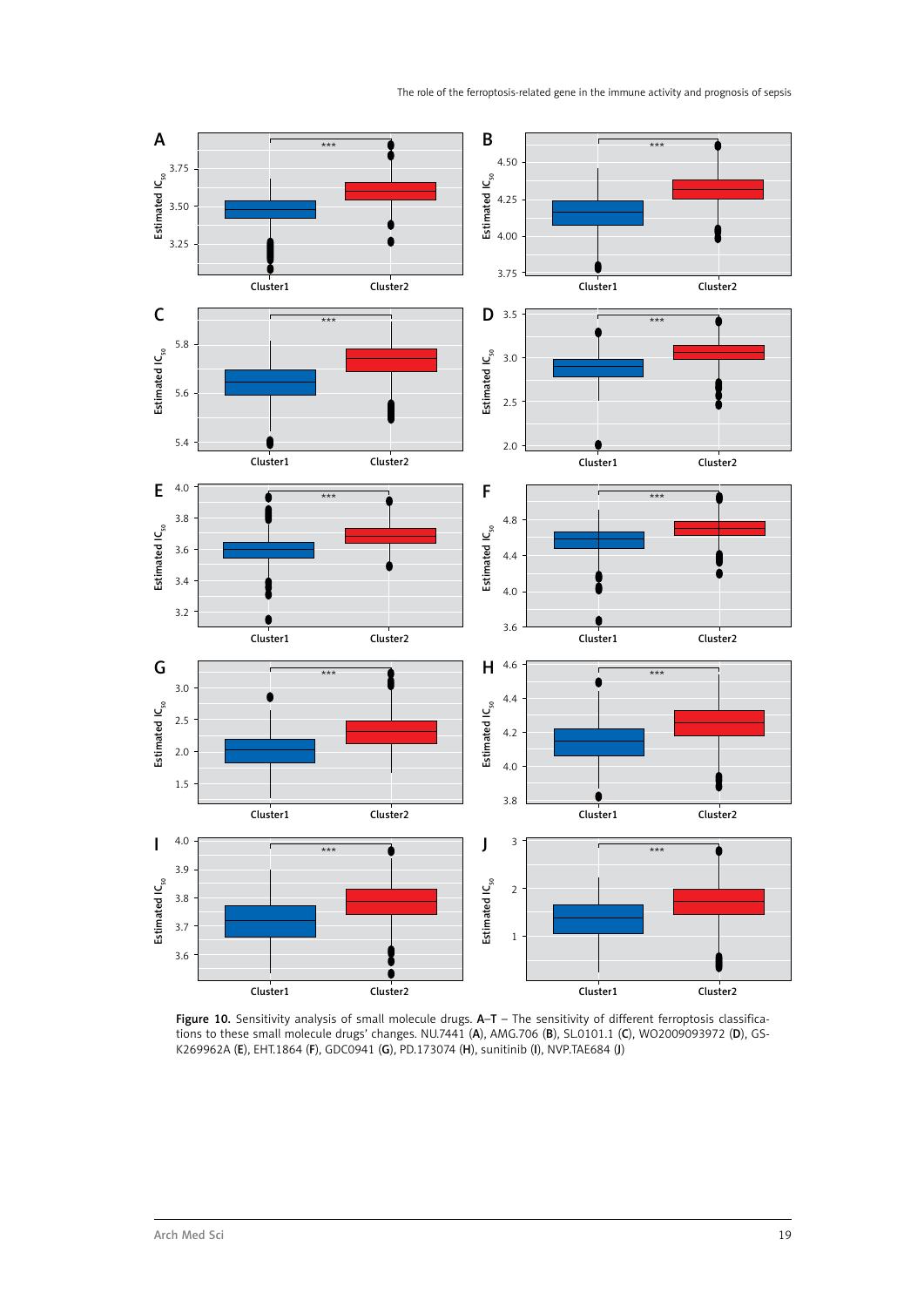

Figure 10. Cont. metformin (K), PHA.665752 (L), GNF.2 (M), ABT.888 (N), CGP.082996 (O), LFM.A13 (P), parthenolide (Q), PF.02341066 (R), BMS.536924 (S), bexarotene (T), etc. all had higher sensitivity in the cluster2 group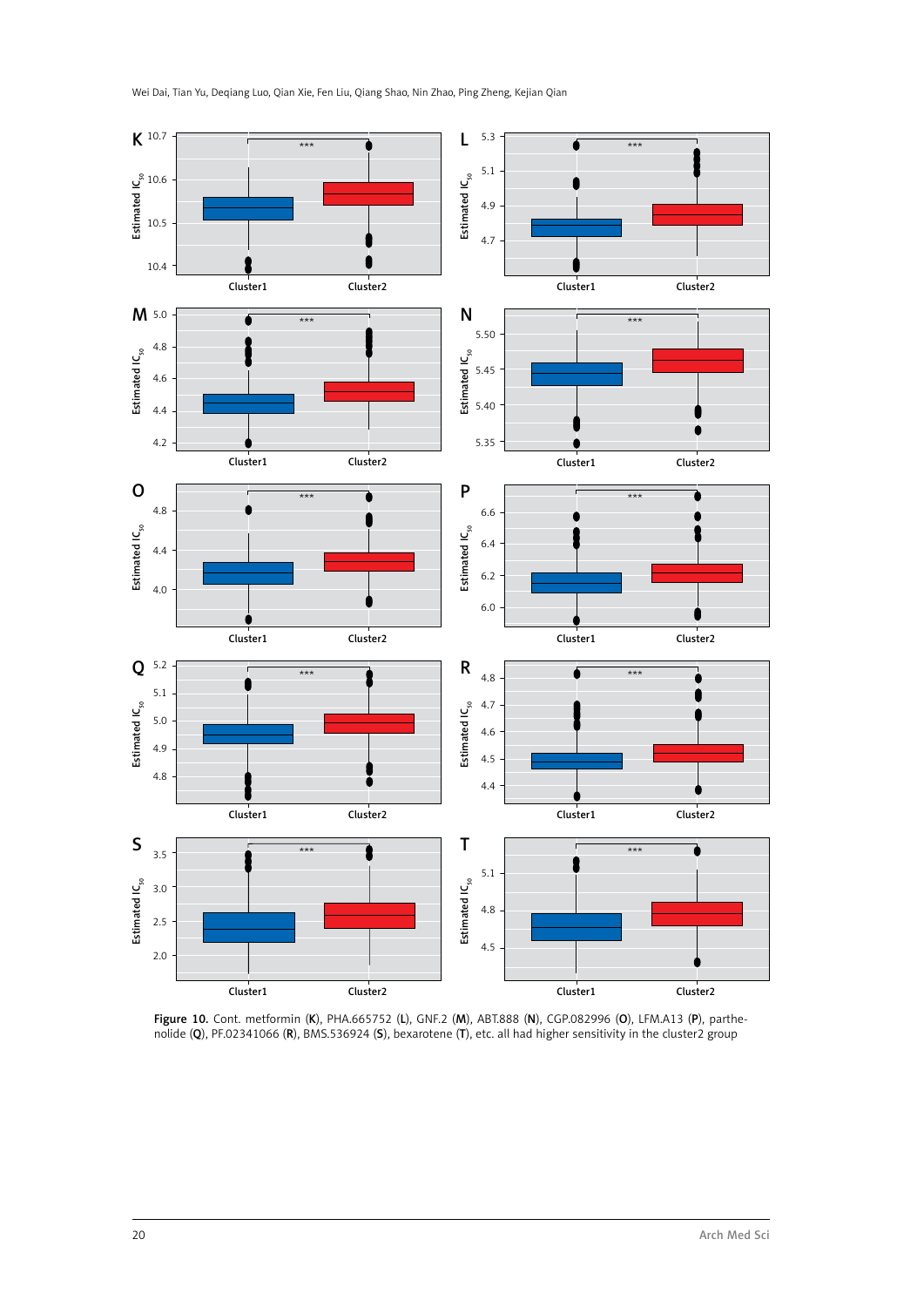immune cell infiltration. Notably, we found that ferroptosis significantly affected both B lymphocyte and CD8+ T cell function in the analysis of infiltrating immune cells. The correlation matrix of immune cells showed that the infiltration level of activated memory CD8+ T cells was highly correlated with neutrophil cells. However, we found that these results are somewhat similar to studies of features associated with ferroptosis in other diseases.

Through the GDSC database [48], based on the differential genes associated with ferroptosis, several small molecule drugs targeting the characteristic components associated with ferroptosis were identified. The results showed that 20 small molecule drugs were statistically significant. These small molecule drugs may provide a new therapeutic target for the treatment of sepsis.

There are some limitations to the study. Due to limited knowledge of ferroptosis, most of the characteristic components of our study involve not only ferroptosis-related pathways, but also other pathways. In addition, our research lacks validation of animal models. Our follow-up studies will further conduct IHC and FISH experiments on animal models of sepsis in order to provide pathological evidence. Moreover, because of our small sample size, it is difficult for our risk score to fully accurately assess the role of ferroptosis in sepsis. Therefore, our predictive model should be further validated in a cohort of sepsis from multicenter studies.

In conclusion, we identified two molecular subgroups by analyzing the expression of a matrix based on genes associated with ferroptosis in this study. The two molecular subgroups showed significantly different survival rates and immune status. Moreover, a sepsis prognostic model based on ferroptosis-related genes was developed and its predictive efficiency was well demonstrated. In addition, gene function enrichment analysis indicated that ferroptosis-related genes could affect the immune cell infiltration and then affect the occurrence, development and prognosis of sepsis. Our research indicated the important role of ferroptosis and immune interaction in the occurrence and development of sepsis, and provides a new idea for exploring the molecular mechanism and treatment of sepsis.

#### Data availability statement

The expression profile data and related clinical information were obtained from GEO databases (GSE65682, GSE95233). All relevant data and materials are available from the corresponding author upon reasonable request.

#### Acknowledgments

This work was supported by grants from the National Natural Science Foundation of China

(Nos.81871548-82160363). This work was also supported by The Featured Clinical Discipline Project of Shanghai Pudong (PWYst2018-01) and Key Discipline Group Construction Project of Shanghai Pudong (PWZxq2017-02).

Wei Dai and Tian Yu contributed equally to this work. Senior author: Ping Zheng (jojo\_ras@126. com)

## Conflict of interest

The authors declare no conflict of interest.

#### R e f e r e n c e s

- 1. Cecconi M, Evans L, Levy M, Rhodes A. Sepsis and septic shock. Lancet 2018; 392: 75-87.
- 2. Jedynak M, Siemiatkowski A, Milewski R, Mroczko B, Szmitkowski M. Diagnostic effectiveness of soluble triggering receptor expressed on myeloid cells-1 in sepsis, severe sepsis and septic shock. Arch Med Sci 2019; 15: 713-21.
- 3. Faix JD. Biomarkers of sepsis. Crit Rev Clin Labor Sci 2013; 50: 23-36.
- 4. Minasyan H. Sepsis: mechanisms of bacterial injury to the patient. Scand J Trauma Resuscitation Emerg Med 2019; 27: 19.
- 5. Hawiger J, Veach RA, Zienkiewicz J. New paradigms in sepsis: from prevention to protection of failing microcirculation. J Thrombosis Haemostasis 2015; 13: 1743-56.
- 6. Nolt B, Tu F, Wang X, et al. Lactate and immunosuppression in sepsis. Shock 2018; 49: 120-5.
- 7. Zheng Z, Ma H, Zhang X, et al. Enhanced glycolytic metabolism contributes to cardiac dysfunction in polymicrobial sepsis. J Infect Dis 2017; 215: 1396-406.
- 8. Cheng SC, Scicluna BP, Arts RJ, et al. Broad defects in the energy metabolism of leukocytes underlie immunoparalysis in sepsis. Nature Immunol 2016; 17: 406-13.
- 9. Stockwell BR, Jiang X, Gu W. Emerging mechanisms and disease relevance of ferroptosis. Trends Cell Biol 2020; 30: 478-90.
- 10. Li J, Cao F, Yin HL, et al. Ferroptosis: past, present and future. Cell Death Disease 2020; 11: 88.
- 11. Zhou B, Liu J, Kang R, Klionsky DJ, Kroemer G, Tang D. Ferroptosis is a type of autophagy-dependent cell death. Semin Cancer Biol 2020; 66: 89-100.
- 12. Sun Y, Chen P, Zhai B, et al. The emerging role of ferroptosis in inflammation. Biomed Pharmacother 2020; 127: 110108.
- 13. Park E, Chung SW. ROS-mediated autophagy increases intracellular iron levels and ferroptosis by ferritin and transferrin receptor regulation. Cell Death Dis 2019; 10: 822.
- 14. Hirschhorn T, Stockwell BR. The development of the concept of ferroptosis. Free Radical Biol Med 2019; 133: 130-43.
- 15. Hadian K, Stockwell BR. SnapShot: ferroptosis. Cell 2020; 181: 1188-1188.e1.
- 16. Feng H, Schorpp K, Jin J, et al. Transferrin receptor is a specific ferroptosis marker. Cell Reports 2020; 30: 3411-23.e7.
- 17. Li N, Wang W, Zhou H, et al. Ferritinophagy-mediated ferroptosis is involved in sepsis-induced cardiac injury. Free Radical Biol Med 2020; 160: 303-18.
- 18. Qiu Y, Cao Y, Cao W, Jia Y, Lu N. The application of ferroptosis in diseases. Pharmacol Res 2020; 159: 104919.